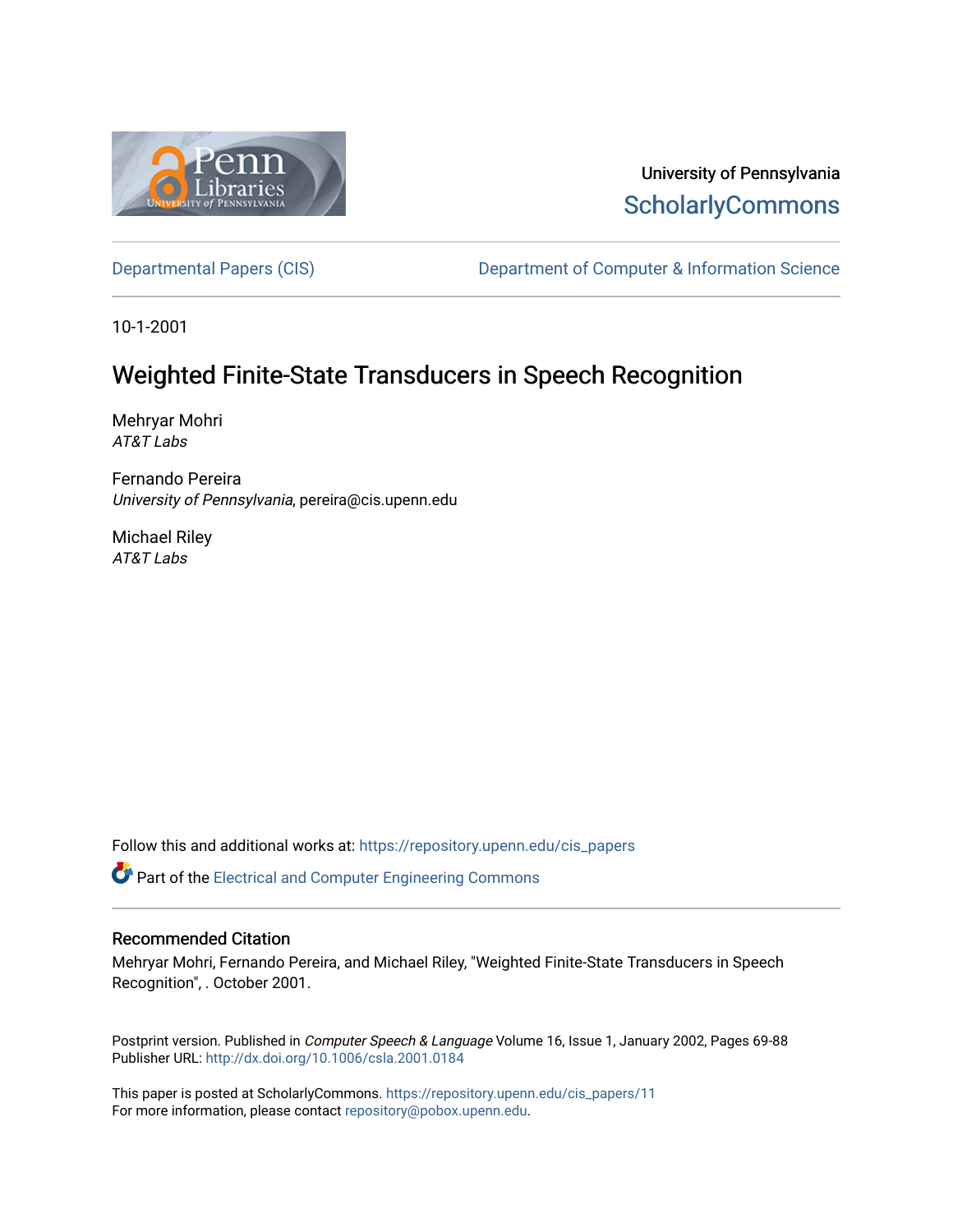# Weighted Finite-State Transducers in Speech Recognition

# **Abstract**

We survey the use of weighted finite-state transducers (WFSTs) in speech recognition. We show that WFSTs provide a common and natural representation for hidden Markov models (HMMs), contextdependency, pronunciation dictionaries, grammars, and alternative recognition outputs. Furthermore, general transducer operations combine these representations flexibly and efficiently. Weighted determinization and minimization algorithms optimize their time and space requirements, and a weight pushing algorithm distributes the weights along the paths of a weighted transducer optimally for speech recognition. As an example, we describe a North American Business News (NAB) recognition system built using these techniques that combines the HMMs, full cross-word triphones, a lexicon of 40 000 words, and a large trigram grammar into a single weighted transducer that is only somewhat larger than the trigram word grammar and that runs NAB in real-time on a very simple decoder. In another example, we show that the same techniques can be used to optimize lattices for second-pass recognition. In a third example, we show how general automata operations can be used to assemble lattices from different recognizers to improve recognition performance.

# Keywords

weighted finite-state transducers, WFST, speech recognition

**Disciplines** Electrical and Computer Engineering

# **Comments**

Postprint version. Published in *Computer Speech & Language* Volume 16, Issue 1, January 2002, Pages 69-88

Publisher URL: <http://dx.doi.org/10.1006/csla.2001.0184>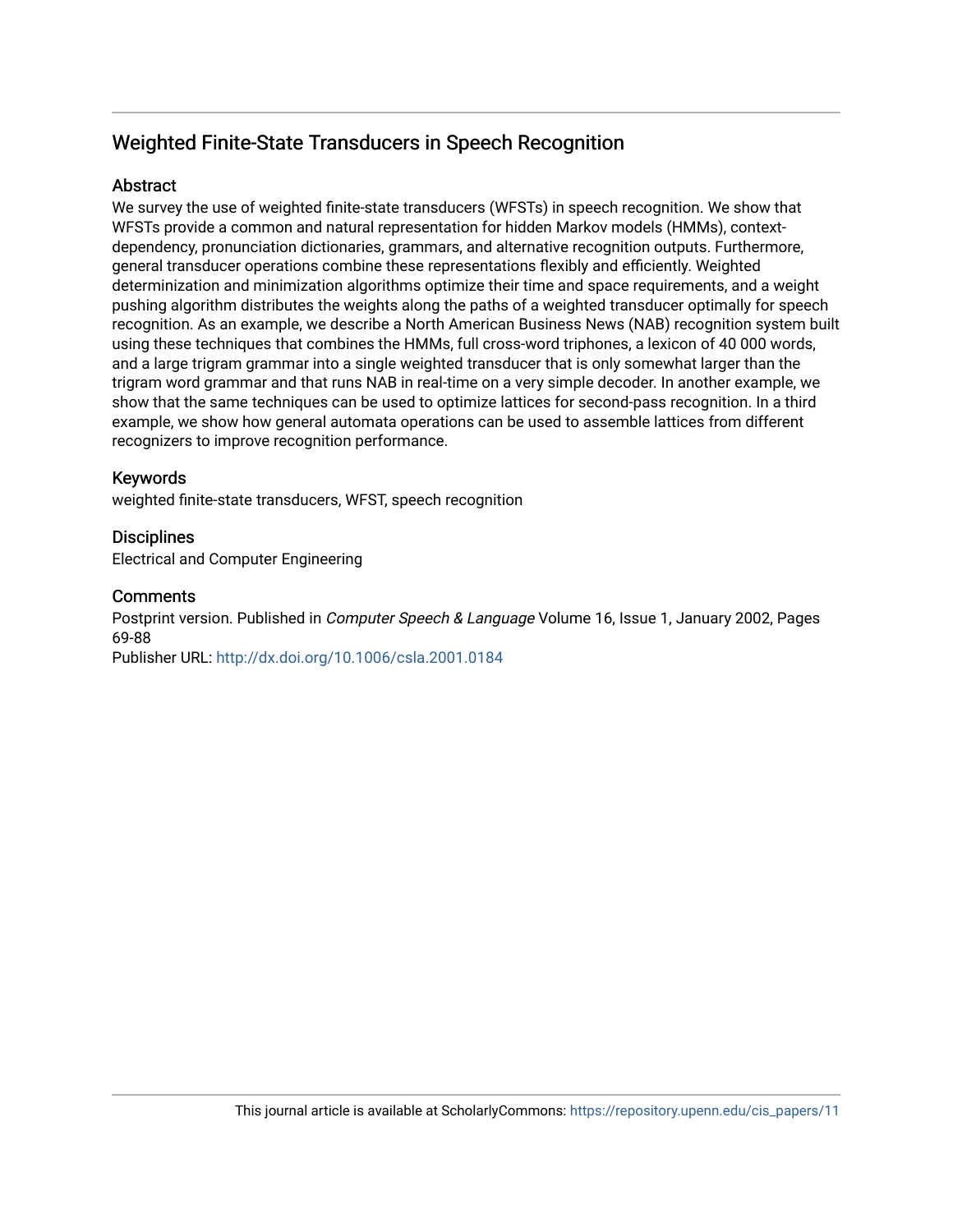# weighted Finite Transducers in the State Transducers in the State Transducers in the State Transducers in the S spectrum and complete recognition of the complete state of the complete state of the complete state of the complete state of the complete state of the complete state of the complete state of the complete state of the compl

Mehryar Mohri Fernando Pereira and Michael Riley

 ${}^{1}AT\mathcal{B}T$  Labs - Research

- Park Avenue Florham Park Avenue Florham Park NJ Andre Park NJ Andre Park NJ Andre Park NJ Andre Park NJ Andre  $^{2}$ Computer and Information Science Dept., University of Pennsylvania usa society and philosophe and street productions of the Street Philadelphia Party and the Street Philadelphia

## **A** bstract

where the use of weighted nitestate transferred nitestates the use  $\mu$  in speech and the speech of the speech recognition. We show that WFSTs provide a common and natural representation for HMM models, context-dependency, pronunciation dictionaries, grammars, and alternative recognition outputs. Furthermore, general transducer operations combine these representations flexibly and efficiently Weighted determinization and minimization algorithms optimize their time and space requirements and a weight pushing algorithm dis tributes the weights along the paths of a weighted transducer optimally for speech recognition

As an example we describe a North American Business American Business News - (1989-1989) recognition system built using these techniques that combines the HMMs full cross-word triphones, a lexicon of forty thousand words, and a large trigram grammar into a single weighted transducer that is only somewhat larger than the trigram word grammar and that runs NAB in real-time on a very simple decoder. In another example, we show that the same techniques can be used to optimize lattices for second-pass recognition. In a third example, we show how general automata operations can be used to assemble lattices from different recognizers to improve recognition performance

# 1. Introduction

Much of current large-vocabulary speech recognition is based on models such as HMMs, tree lexicons, or  $n$ -gram language models that can be represented by weighted prices transducers- are used for instancers are used for instance models are used for instance in an context-free grammars for spoken-dialog applications, they are often restricted, for efficiency reasons, to regular subsets, either by design or by approximation Pereira and Wright Nederhof Mohri and Nederhof -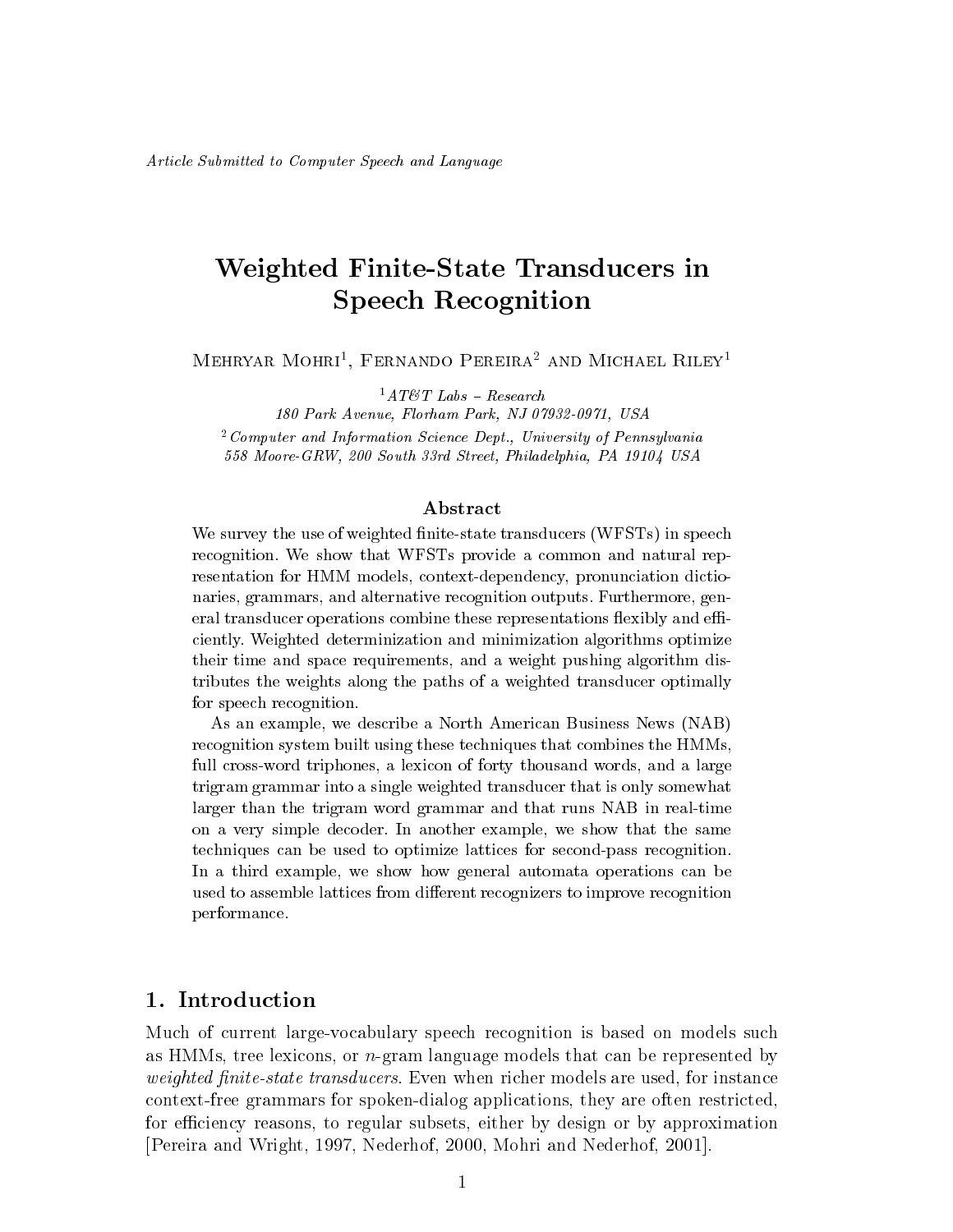A finite-state transducer is a finite automaton whose state transitions are labeled with the both input symbols-  $\alpha$  ,  $\beta$  ,  $\beta$  ,  $\beta$  ,  $\beta$  ,  $\beta$  ,  $\beta$  ,  $\beta$  ,  $\beta$  ,  $\beta$  ,  $\beta$  ,  $\beta$  ,  $\beta$  ,  $\beta$  ,  $\beta$  ,  $\beta$  ,  $\beta$  ,  $\beta$  ,  $\beta$  ,  $\beta$  ,  $\beta$  ,  $\beta$  ,  $\beta$  ,  $\beta$  ,  $\beta$  ,  $\beta$  ,  $\beta$ transducer encodes a mapping from an input symbol sequence to an output symbol sequence- A weighted transducer puts weights on transitions in addition to the input and output symbols- Weights may encode probabilities durations penalties or any other quantity that accumulates along paths to compute the overall weight of mapping an input sequence to an output sequence- Weighted transducers are thus a natural choice to represent the probabilistic finite-state models prevalent in speech processing-

We present a survey of the recent work done on the use of weighted finitestate transducers WFSTs in speech recognition Mohri et al- Pereira and Riley (1999) is a control of the riley that the control control and Riley (1999) is a control of the control of the control of the control of the control of the control of the control of the control of the control of t et al- Mohri and Riley - We show that common methods for combin ing and optimizing probabilistic models in speech processing can be generalized and efficiently implemented by translation to mathematically well-defined operations on weighted transducers- Furthermore new optimization opportunities arise from viewing all symbolic levels of ASR modeling as weighted transducers-Thus, weighted finite-state transducers define a common framework with shared algorithms for the representation and use of the models in speech recognition that has important algorithmic and software engineering benefits.

We start by introducing the main definitions and notation for weighted finitestate acceptors and transducers used in this work- We then present introductory speech-related examples and describe the most important weighted transducer operations relevant to speech applications- Finally we give examples of the ap plication of transducer representations and operations on transducers to large vocabulary speech recognition, with results that meet certain optimality criteria.

# - Weighted FiniteState Transducer Denitions and Al gorithms

The definitions that follow are based on the general algebraic notion of *semiring* Kuich and Salomaa - The semiring abstraction permits the denition of automata representations and algorithms over a broad class of weight sets and algebraic operations-

A semiring K consists of a set K equipped with an associative and commutative operation  $\oplus$  and an associative operation  $\otimes$ , with identities  $\overline{0}$  and  $\overline{1}$ , respectively, such that  $\otimes$  distributes over  $\oplus$ , and  $0 \otimes a = a \otimes 0 = 0$ . In other words, a semiring is similar to the more familiar ring algebraic structure (such as the ring of polynomials over the reals), except that the additive operation  $\oplus$  $\max$  not have an inverse. For example,  $(x, \pm, \cdot, 0, 1)$  is a semiring.

The weights used in speech recognition often represent probabilities; the corresponding semiring is then the *probability semiring*  $(\mathbb{R}, +, \cdot, 0, 1)$ . For numerical  $_{\rm{5}}$  radiity, implementations may replace probabilities with  $-$  log probabilities. The appropriate semiring is then the image by  $-$  log of the semiring  $(\mathbb{R}, +, \cdot, 0, 1)$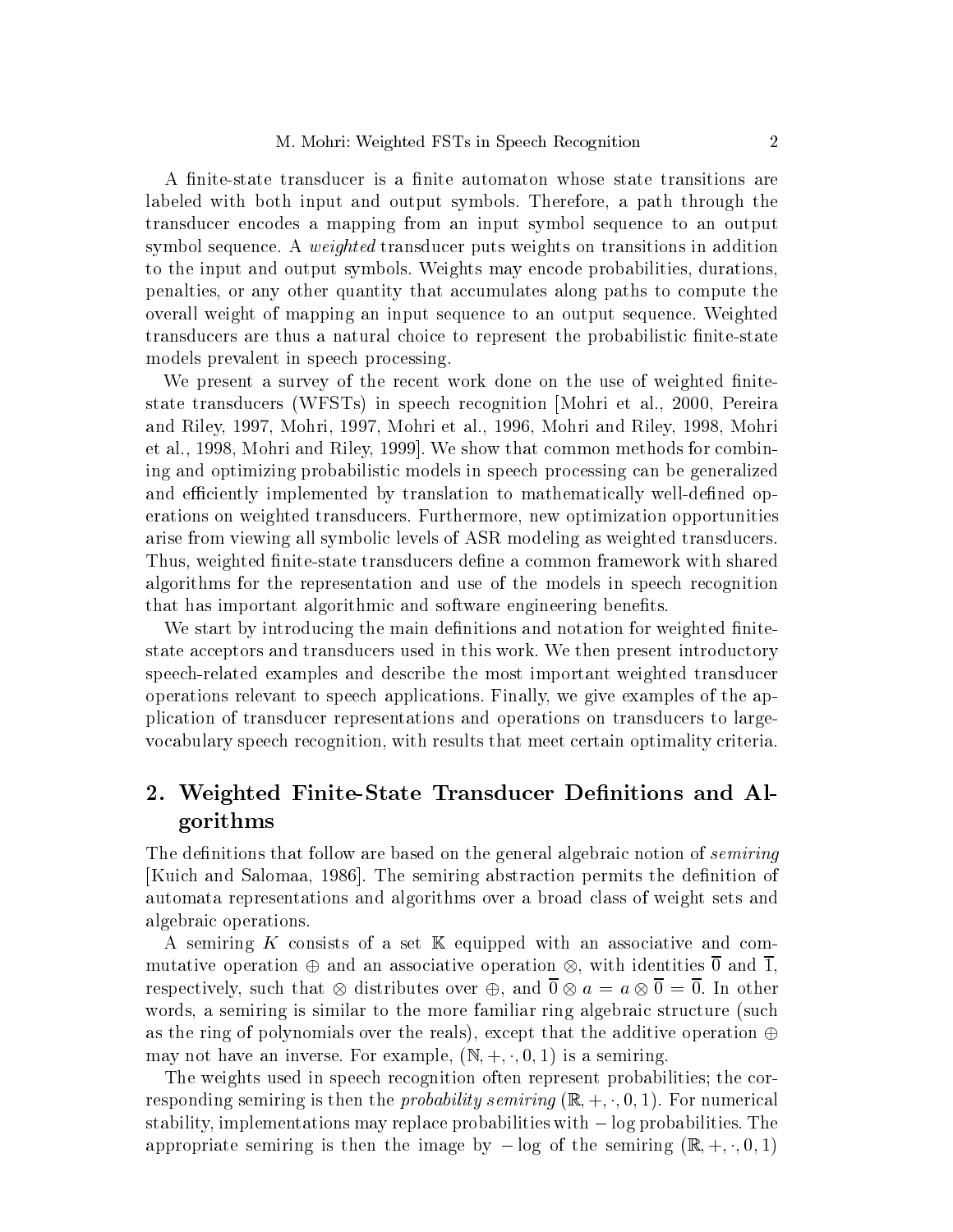and is called the *toy semiring*. When using  $-$  log probabilities with a Viterbi (best path) approximation, the appropriate semiring is the *tropical semiring*  $(\mathbb{R}_{+} \cup \{\infty\}, \min, +, \infty, 0).$ 

In the following definitions, we assume an arbitrary semiring  $(\mathbb{K}, \oplus, \otimes, \overline{0}, \overline{1})$ . We will give examples with different semirings to illustrate the variety of useful computations that can be carried out in this framework by a judicious choice of semiring.

### - Weighted Acceptors and the Company of the Company of the Company of the Company of the Company of the Company of the Company of the Company of the Company of the Company of the Company of the Company of the Company of th

Models such as HMMs used in speech recognition are special cases of weighted nitestate acceptors WFSAs
- A WFSA A  Q E i F - over the semir ing K is given by an alphabet or label set  $\Sigma$ , a finite set of states Q, a finite set of transitions  $E \subseteq Q \times (\Sigma \cup \{\epsilon\}) \times \mathbb{K} \times Q$ , an initial state  $i \in Q$ , a set of final states  $F \subseteq Q$ , an initial weight  $\lambda$  and a final weight function  $\rho$ .

A transition  $t = (p|t|, \ell |t|, w|t|, n|t|) \in E$  can be represented by an arc from the source or previous state ptc, in the distribution or claim state class three than the label t and weight wt - In speech recognition the transition weight wt typically represents a probability or  $a - log$  probability.

A path in A is a sequence of consecutive transitions  $t_1 \cdots t_n$  with  $n[t_i] = p[t_{i+1}],$  $i = 1, \ldots, n - 1$ . Hansitions labeled with the empty symbol coonsume no input. A successful path  $\pi = t_1 \cdots t_n$  is a path from the initial state  $i$  to a nitial state  $f \in F$ . The label of the path  $\pi$  is the result of the concatenation of the labels of its constituent transitions

$$
\ell[\pi] = \ell[t_1] \cdots \ell[t_n]
$$

The weight associated to  $\pi$  is the  $\otimes$ -product of the initial weight, the weights of its constituent transitions and the nal weight -ntn of the state reached by  $\pi\colon$ 

$$
w[\pi] = \lambda \otimes w[t_1] \otimes \cdots \otimes w[t_n] \otimes \rho(n[t_n])
$$

A symbol sequence x is accepted by A if there exists a successful path  $\pi$  labeled with x:  $\ell |\pi| = x$ . The weight associated by A to the sequence x is then the  $\bigoplus$ sum of the weights of all the successful paths labeled with x- Thus a WFSA provides a mapping from symbol sequences to weights Salomaa and Soittola, Berstel and Reutenauer Kuich and Salomaa -

Figure 1 gives some simple, familiar examples of WFSAs as used in speech recognition- and contract in Figure and  $\alpha$  is a top nite language model-contract and  $\alpha$ legal word sequences are specified by the words along each complete path, and their probabilities by the product of the corresponding transition probabilities-The transducer in Figure 1b gives the possible pronunciations of one of the word data used in the language model-called pronunciation is the sequence of the sequence of  $\alpha$ phones along a complete path and its probability is given by the product of the corresponding transferred probabilities- in Figure corresponding the transducer in  $\mathcal{A}$  the transferred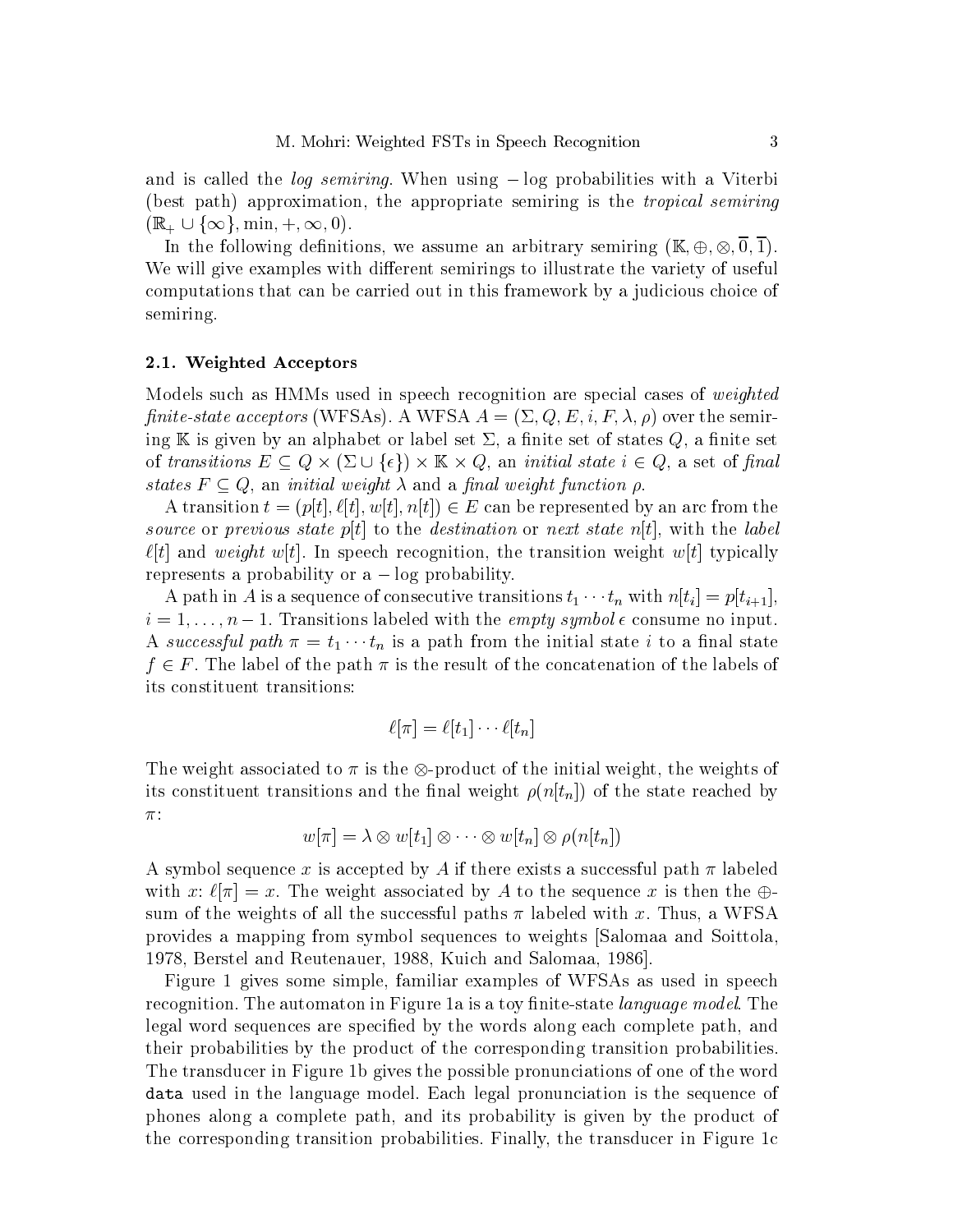### M. Mohri: Weighted FSTs in Speech Recognition 4



**Figure 1:** weighted ninte-state acceptor examples. By convention, the states are represented by circles and marked with their unique number- An initial state is represented by a bold circle nal states by double circles- The label and weight of a transition t are marked on the corresponding directed arc by twi-plane matches architecture for a national weight of a national commence of the  $\alpha$  , f is in the second when  $\mu$  is the ground when  $\mu$  as in the ground  $\alpha$  and  $\alpha$  in the ground  $\mu$  and  $\mu$ the initial weight is not marked because  $\lambda = \overline{1}$ .

encodes a typical left-to-right, three distribution-HMM structure for one phone, with the labels along a complete path specifying legal sequences of acoustic distributions for that phone.

#### Weighted Transducers

Weighted finite-state transducers (WFSTs) generalize WFSAs by replacing the single transition label by a pair  $(i, o)$  of an input label i and an output label o. While a weighted acceptor associates symbol sequences and weights, a WFST associates pairs of symbol sequences and weights, that is, it represents a weighted binary relation between symbol sequences [Salomaa and Soittola, 1978, Berstel and Reutenauer, 1988, Kuich and Salomaa, 1980].

 $\mathcal{L}$  . The set of  $\mathcal{L}$  is a semi-dimensional method in the semi-dimension of  $\mathcal{L}$  is a set of  $\mathcal{L}$ an *input alphabet*  $\Sigma$ , an *output alphabet*  $\Omega$ , a finite set of states  $Q$ , a finite set of transitions  $E \subseteq Q \times (\Sigma \cup \{\epsilon\}) \times (\Omega \cup \{\epsilon\}) \times \mathbb{K} \times Q$ , an initial state  $i \in Q$ , a set of final states  $F \subseteq Q$ , an initial weight  $\lambda$  and a final weight function  $\rho$ .

 $\mathcal{N}$  is a can be represented by an arc from arc from an arc from an arc from arc from an arc from arc from an arc from an arc from an arc from an arc from an arc from an arc from an arc from an arc from an arc from an the source state pt all the the state nteriors to the input label items the input label it approach and the in output label other means of path in path in the well-continued in path in path path input label in

In general several paths may relate a given input sequence to possibly distinct output sequences.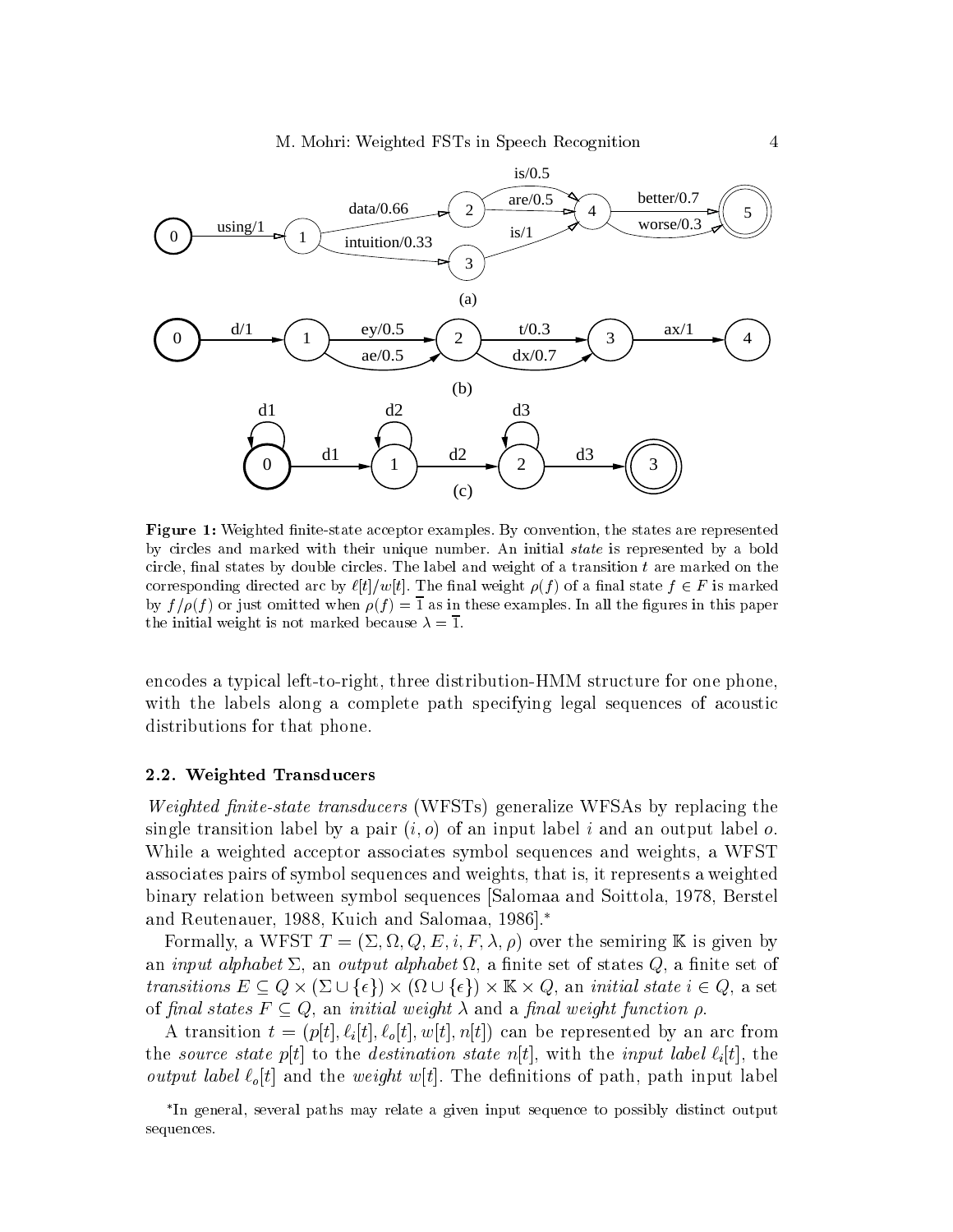

 $\bf r$  igure  $\bf z$ , weighted nime-state transducer examples.

and paths in a part weight are those considers are acceptors- in paths output label is an acceptor the concatenation of output labels of its transitions-

The examples in Figure 2 encode (a superset of) the information in the WFSAs of Figure ab as WFSTs- Figure a represents the same language model as Figure a by giving each transition identical input and output labels- This adds no new information, but is a convenient way of interpreting any acceptor as a transducer that we will use often-

Figure 2b represents a toy pronunciation lexicon as a mapping from phone sequences to words in the lexicon, in this example data and dew, with probabilities representing the likelihoods of alternative pronunciations- Since a word pronunciation may be a sequence of several phones, the path corresponding to each pronunciation has output labels on all but the wordinitial transition- This transducer has more information than the WFSA in Figure b- Since words are encoded by the output label, it is possible to combine the pronunciation transduction for more than one without distinct than  $\pi$  without  $\mu$  . Similarly the similar  $\mu$ structures of the form given in Figure 1c can can be combined into a single transducer that preserves phone model identity while sharing distribution sub sequences whenever possible-

## 2.3. Weighted Transducer Algorithms

Speech recognition architectures commonly give the run-time decoder the task of combining and optimizing transducers such as those in Figure - The decoder finds word pronunciations in its lexicon and substitutes them into the grammar. Phonetic tree representations may be used to improve search efficiency at this point or decompose the distribution of the decoder the correct context correct context context. dependent models to use for each phone in context, and finally substitutes them to create and Houston transformation that the software the software the software the software the software the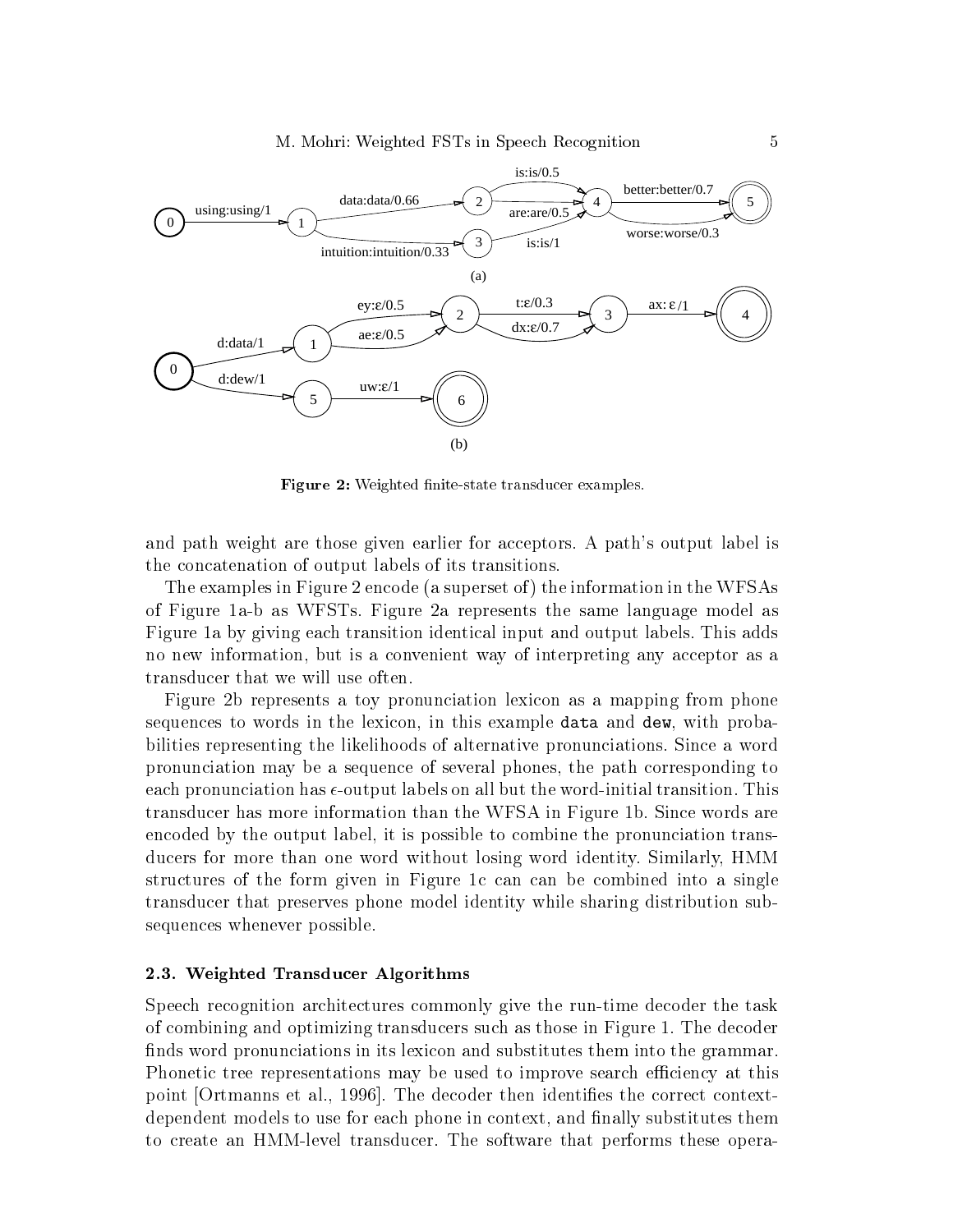tions is usually tied to particular model topologies- For example the context dependent models might have to be triphonic, the grammar might be restricted to trigrams and the alternative pronunciations might have to be enumerated in the lexicon-lexicon-lexicon-lexicon-lexicon-lexicon-lexicon-lexicon-lexicon-lexicon-lexicon-lexicon-lexiconapplied in a pre-programmed order to a pre-specified number of levels.

Our approach, in contrast, uses a uniform transducer representation for  $n$ -gram grammars, pronunciation dictionaries, context-dependency specifications, HMM topology, word, phone or HMM segmentations, lattices and n-best output lists. We then rely on a common set of weighted transducer operations to combine, optimize search and provided the motive and all-completed motives are all-complete al-complete and al-complete implements a single, well-defined function that has its foundations in the mathematical theory of rational power series Salomaa and Soittola, 1978, Berstel and -extensive and Salomaa are those operations are those operations are those operations are those operations are weighted transducer generalizations of classical algorithms for unweighted accep tors-we have brought together those and a variety of auxiliary operations in a variety of auxiliary operations comprehensive weighted finite-state machine software library (FsmLib) available for non-commercial use from the AT&T Labs  $-$  Research Web site [Mohri et al.. -

Basic union, concatenation, and Kleene closure operations combine transducers in parallel in series and with a series and with a repetition repetition repetition repetition respectively ations convert transducers to acceptors by projecting onto the input or output label set, find the best or the n best paths in a weighted transducer, remove unreachable states and transitions and sort and sort and sort and sort and sort and sort and sort and sort and refer the interested reader to the library documentation and an overview paper Mohri et al- for further details on those operations- Here we will focus on a few key operations that support the ASR applications described in later sections-

#### - Composition and Intersection

As previously noted, a transducer represents a binary relation between symbol sequences - The composition of the components the composition of the components their relationship of the compo position. In particular, the composition  $I = K \circ S$  of two transducers  $R$  and  $S$ has exactly one path mapping sequence  $u$  to sequence  $w$  for each pair of paths, the first in R mapping u to some sequence v and the second in S mapping v to w. The weight of a path in T is the  $\otimes$ -product of the weights of the corresponding paths in R and S Salomaa and Soittola, 1978, Berstel and Reutenauer, 1988, Kuich and Salomaa -

Composition is the transducer operation for combining different levels of rep-. The instance a proposed with a problem composed with a word with a word with a word with a word with a word level grammar to produce a phone-to-word transducer whose word sequences are restricted to the grammar-schement, of ASR transducer components there is the niques, both context-independent and context-dependent, are conveniently and efficiently implemented with composition.

Our composition algorithm generalizes the classical state-pair construction for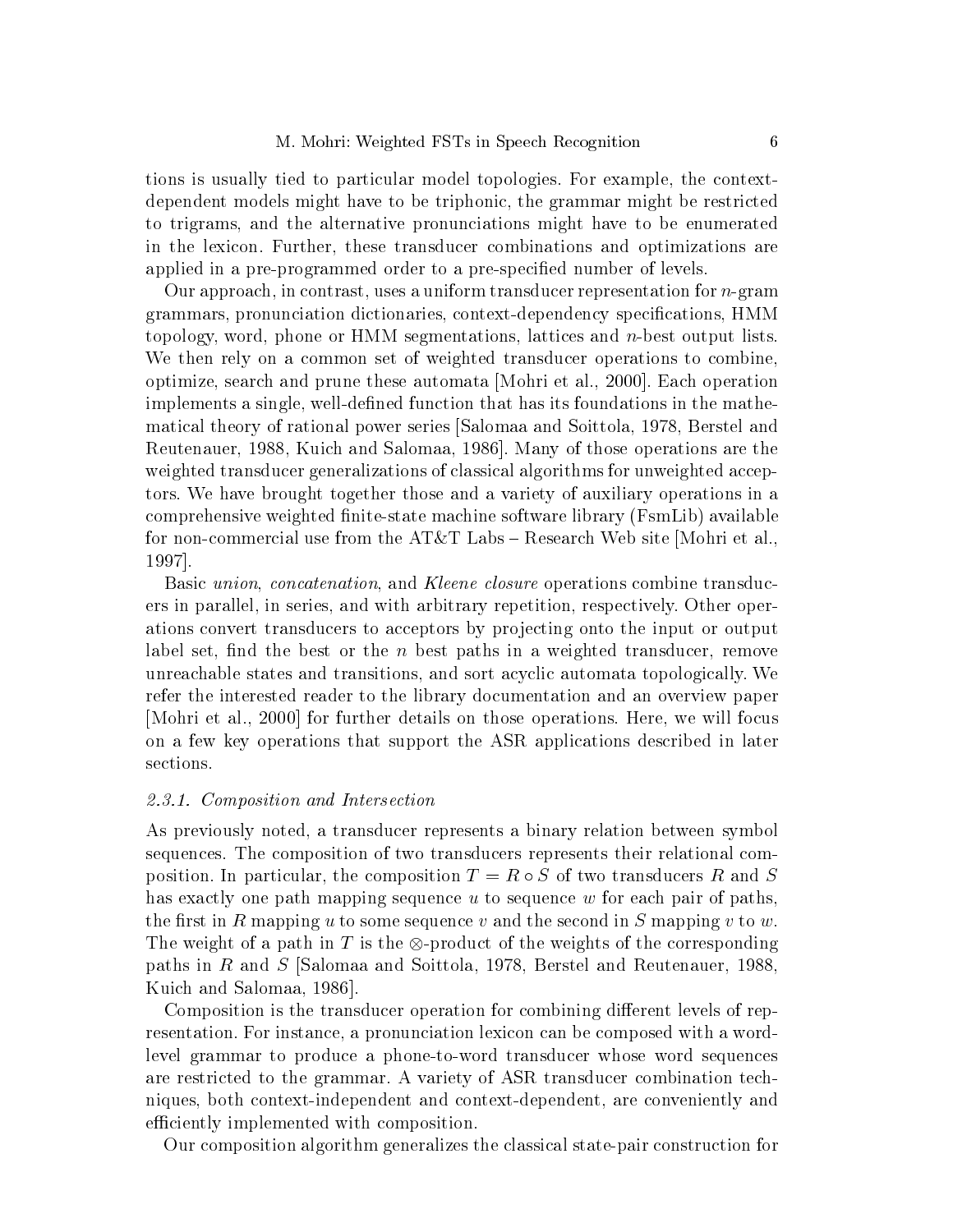

 $\bf r$  igure  $\bf s$ . Example of transducer composition.

nite automata intersection Hopcroft and Ullman to weighted acceptors and transducers. The composition  $R \circ S$  of transducers  $R$  and  $S$  has pairs of an R state and an S state as states, and satisfies the following conditions: (1) its initial state is the pair of the initial states of R and  $S$ ; (2) its final states are pairs of a final state of R and a final state of S, and  $(3)$  there is a transition t from  $(r, s)$  to  $(r, s)$  for each pair of transitions  $\iota_R$  from  $r$  to  $r$  and  $\iota_S$  from  $s$  to  $s$  such that the output label of t matches the input label of  $t$  . The transition t takes its input label from  $t_R$ , its output label from  $t_S$ , and its weight is the  $\otimes$ -product of the weights of the weights correspond to probabilities correspond to probabilities-this correspond to probabilities  $\alpha$ computation is  $local$   $-$  it involves only the transitions leaving two states being paired — it can be given a *lazy* (or *on-demand*) implementation in which the composition is generated only as needed by other operations on the composed automaton-bands with labels in R or S must be transitions with the special labels in S must be treated specially as discussed elsewhere Mohri et al- -

Figure 3 shows two simple transducers over the tropical semiring, Figure 3a and Figure b and the result of the composition Figure composition  $\mathcal{A}$ a path in the resulting transducer is the sum of the weights of the matching paths in R and S since in this semiring  $\otimes$  is defined as the usual addition (of log probabilities).

Since we represent weighted acceptors by weighted transducers in which the input and output labels of each transition are identical, the intersection of two weighted acceptors is just the composition of the corresponding transducers.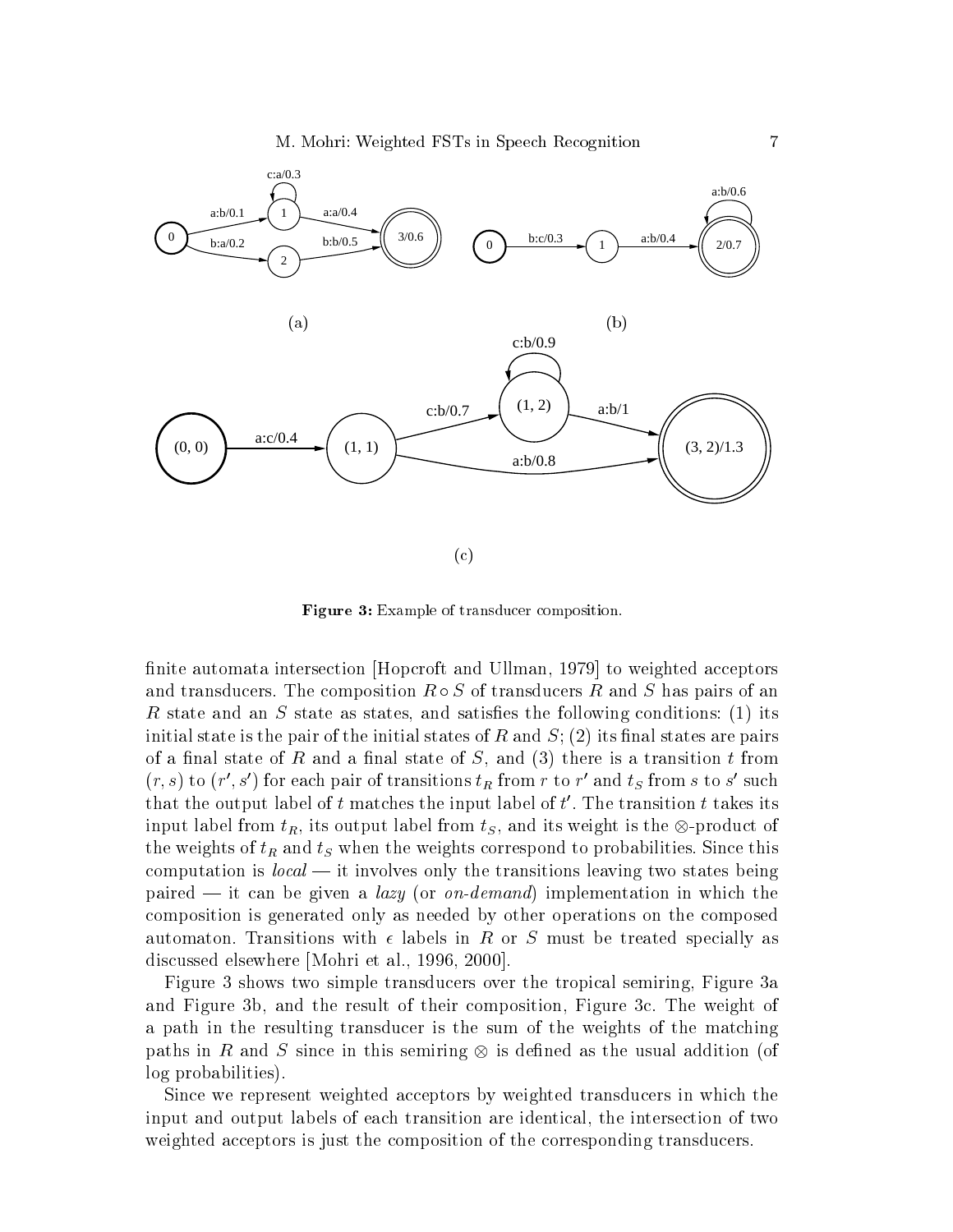

 $\bf r$  igure  $\bf a$ ; ivon-deterministic weighted acceptor  $\bf a_1$ .

A weighted transducer is deterministic or sequential if and only if each of its states has at most one transition with any given input label and there are no input epsilon labels- and example of a non-deterministic weighted weighted weighted weighted weighted and a non acceptor: at state  $0$ , for instance, there are several transitions with the same label  $a$ .

Weighted determinization, which generalizes the classical subset method for determinizing nite automata Aho et al-a-weighted automata Aho et al-a-weighted automatic  $\mathbf{A}$ ton and outputs an equivalent deterministic weighted automaton- Two weighted acceptors are *equivalent* if they associate the same weight to each input string; weights may be distributed differently along the paths of two equivalent acceptors-tors-tors- they are extended the same output included the same output is the same output the same output i sequence and weights to each input sequence; the distribution of the weight or output labels along paths needn't be the same in the two transducers.

In contrast to the unweighted case, not all weighted automata can be determinized as explained rigorously elsewhere Mohri - Fortunately most weighted automata used in speech processing can be either determinized directly or easily made determinizable by simple transformations as we shall discuss later- In particular any acyclic weighted automaton can be determinized-

Our discussion and examples of determinization and, later, minimization will  $\mathbf{N}$ case can be shown to be equivalent to this case by interpreting weight-output label pairs as new weights combined by the appropriate semiring Mohri -Determinization and minimization of finite-state transducers can also be used to  $\alpha$  and compact representation of a lexicon Mohri and compact representation  $\alpha$  less and  $\alpha$ 

The critical advantage of a deterministic automaton over equivalent nonde terministic ones is its irredundancy it contains at most one path matching any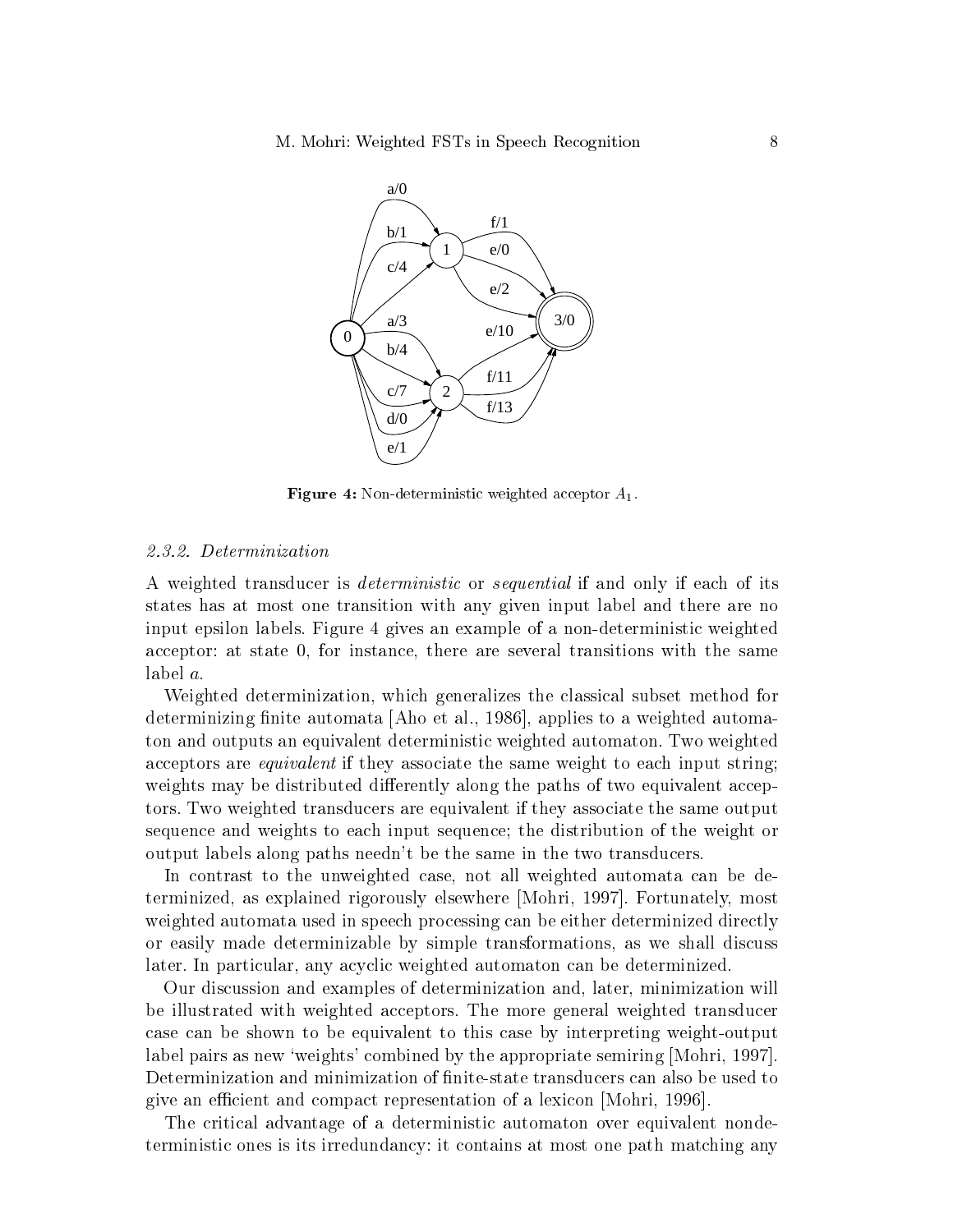

Figure Equivalent weighted automaton A obtained by weighted determinization of A-

given input sequence thereby reducing the time and space needed to process an input sequence.

To eliminate redundant paths, weighted determinization needs to calculate the combined weight of all the paths for a given input sequence, which will depend on the semiring used- We describe determinization in the case of the tropical semiring; this account carries over easily to other semirings.

Figure 5 shows the weighted determinization in the tropical semiring of automaton A from Figure -In general the determinization of a weighted au tomaton is equivalent to the original, that is, it associates the same weight to each input string- is there are two paths corresponding to the input  $\alpha$  are two paths corresponding to the input  $\alpha$ string ae in  $A_1$ , with weights  $\{0+0=0,3+10=13\}$ . The minimum 0 is also the weight associated by A-2 in the string aeri

In the classical subset construction for determinizing unweighted automata all the states reachable by a given input from the initial state are placed in the same subset-transitions with the weighted case transitions with the same input labelled case transitions with the same input labelled case transitions with the same input labelled case  $\mathbf{r}_i$ can have different weights, but only the minimum of those weights is needed and the leftover weights must be kept track of a must be subsets in the subsets in weighted and the subsets in determinization contain pairs  $(q, w)$  of a state q of the original automaton and a leftover weight  $w$ .

The initial subset is  $\{(i,0)\}\$ , where i is the initial state of the original automaton. For example, for automaton  $A_1$  the initial subset is  $\{(0,0)\}$ . Each new subset S is processed in turn-order and interesting in the input alphabet in purpose  $\sim$  -  $\sim$ ing at least one transition leaving a state of  $S$ , a new transition t leaving  $S$  is constructed in the internet automaton-the input label of the input label of the input label of the input label the minimum of the sums  $w + l$  where w is s's leftover weight and l is the weight of an atransition leaving a state s in S-maximum state s in S-maximum state of the subset of the subset of the subset of the subset of the subset of the subset of the subset of the subset of the subset of the subset of th  $S$  containing those pairs  $(q\,,w\,)$  in which  $q$  is a state reached by a transition labeled with a from a state of S and  $w'$  is the appropriate leftover weight.

For example, state 0 in  $A_2$  corresponds to the initial subset  $\{(0,0)\}$  constructed  $\alpha$  the algorithm-compact and labeled with a isometric with a isometric with a isometric with a isometric with a isometric with a isometric with a isometric with a isometric with a isometric with  $\alpha$ from the two transitions labeled with a leaving the state 0 in  $A_1$ : its weight is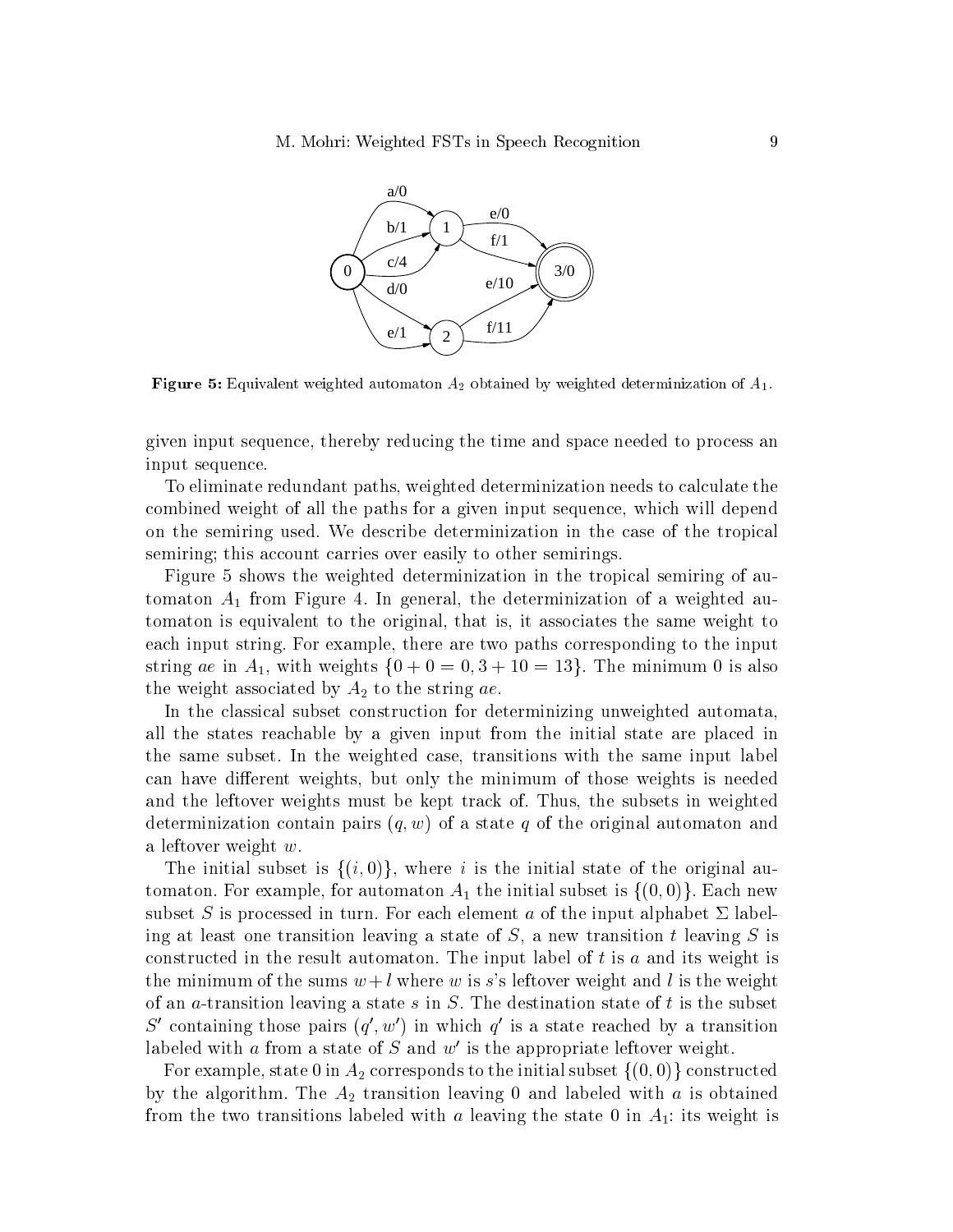

**Figure 0.** Equivalent weighted automaton  $D_2$  obtained by weight pushing from  $A_2$ .

the minimum of the weight of those two transitions and its destination state is the subset  $S' = \{(1, 0 - 0 = 0), (2, 3 - 0 = 3)\}\$ , numbered 1 in  $A_2$ .

It is clear that the transitions leaving a given state in the determinization of an automaton can be computed from the subset for the state and the transitions leaving the states in the subset, as is the case for the classical non-deterministic nite automata NFA
 determinization algorithm- In other words the weighted determinization algorithm is local like the composition algorithm, and can thus be given a lazy implementation.

Any deterministic automaton can be minimized using classical algorithms [Aho et al- Revuz - In the same way any deterministic weighted automa to a can be minimized using our minimization algorithm  $M$  can be minimization algorithm Mohri  $M$ 

The resulting weighted automaton  $B$  is equivalent to the automaton  $A$ , and has the least number of states and the least number of transitions among all deterministic weighted automata equivalent to A-

Weighted minimization is quite efficient, as efficient in fact as classical deterministic finite automata (DFA) minimization: linear in the acyclic case  $(O(m +$ n), and  $O(m \log n)$  in the general case, where n is the number of states and m the number of transitions

We can view the deterministic weighted automaton A-model automaton  $A$ tomaton by interpreting each pair  $(a, w)$  of a label a and a weight w as a single label- We can then apply the standard DFA minimization algorithm to this au tomaton- But since the pairs for dierent transitions are all distinct classical minimization would have no eect on A--

 $\tau$  are still be reduced by using the still by using true weighted minimization-component minimizationalgorithm works in two steps: the first steps *pushes* weight among transitions,  $\dagger$ and the second applies the classical minimization algorithm to the result with each distinct label-weight pair viewed as a distinct symbol, as described above.

Pushing is a special case of reweighting- We describe reweighting in the case

 $^{\prime}$  I ne weight pushing algorithm is described and analyzed in detail in [Mohri, 1998] and its  $^{\prime}$ applications to speech recognition are discussed in [Mohri and Riley, 2001a].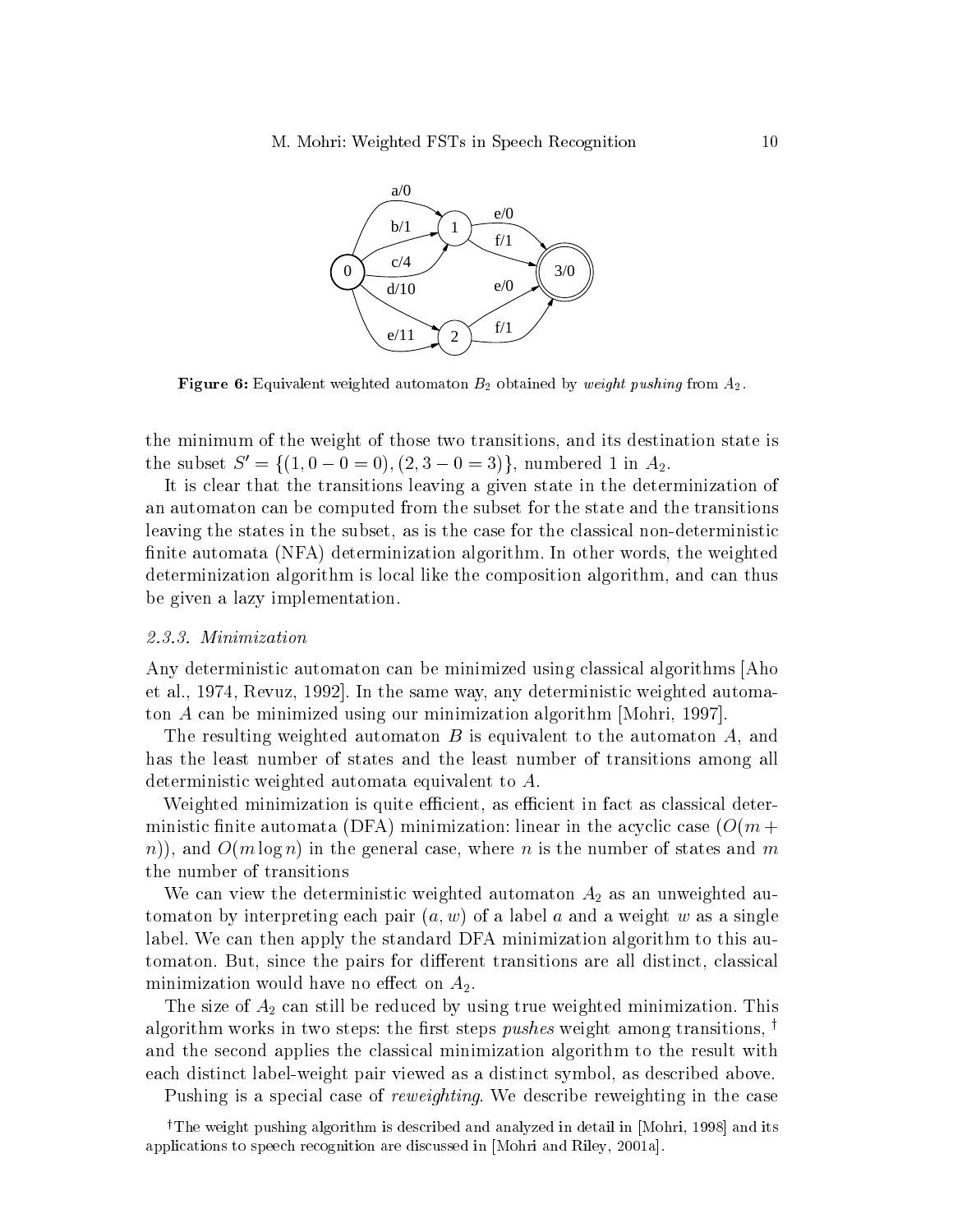

 $\bf r$  igure  $\bf r$ . Equivalent weighted automaton  $A_3$  obtained by weighted minimization from  $A_2.$ 

of the tropical semiring; similar definitions can be given for other semirings. A (non-trivial) weighted automaton can be reweighted in an infinite number of ways that produce equivalent automation and the see how assume for convenience that convenience that the convenience the automaton A has a single final state  $f_A$  + Let  $V: Q \to \mathbb{K}$  be an arbitrary potential function on states- weight weight as follows the states-  $\mathcal{L}_{\mathcal{A}}$ 

$$
w[t] \leftarrow w[t] + (V(n[t]) - V(p[t]))
$$

and each final weight as follows:

$$
\rho(f_A) \leftarrow \rho(f_A) + (V(i_A) - V(f_A))
$$

It is easy to see that with this reweighting, each potential internal to any successful path from the initial state to the final state is added and then subtracted, making the overall change in path weight

$$
(V(f_A) - V(i_A)) + (V(i_A) - V(f_A)) = 0
$$

Thus, reweighting does not affect the total weight of a successful path and the resulting automaton is equivalent to the original-

To push the weight in  $A$  towards the initial state as much as possible, a specific potential function is chosen, the one that assigns to each state the lowest path we that state to the natural state to the natural state to the natural state-of-(excluding the final weight) from every state to the final state will thus be  $0$ .

Figure shows the result of pushing for the input A-- Thanks to pushing the size of the automaton can then be reduced using complete minimization-  $\mathcal{A}$  minimizationillustrates the result of the nal step of the algorithm- No approximation or here we have the result is used to an interesting and in each  $\alpha$  is equivalent to  $\alpha$  is equivalent to  $\alpha$ 

# 3. Weighted Finite-State Transducer Applications

We now describe several applications of weighted finite-state transducer algorithms to speech recognition-

<sup>‡</sup>Any automaton can be transformed into an equivalent automaton with a single final state by adding a super-final state, making all previously final states non-final, and adding an  $\epsilon$ transition from the states from  $\mathcal{L}_{\mathcal{A}}$  and states  $f$  to the supernal states with with  $\mathcal{L}_{\mathcal{A}}$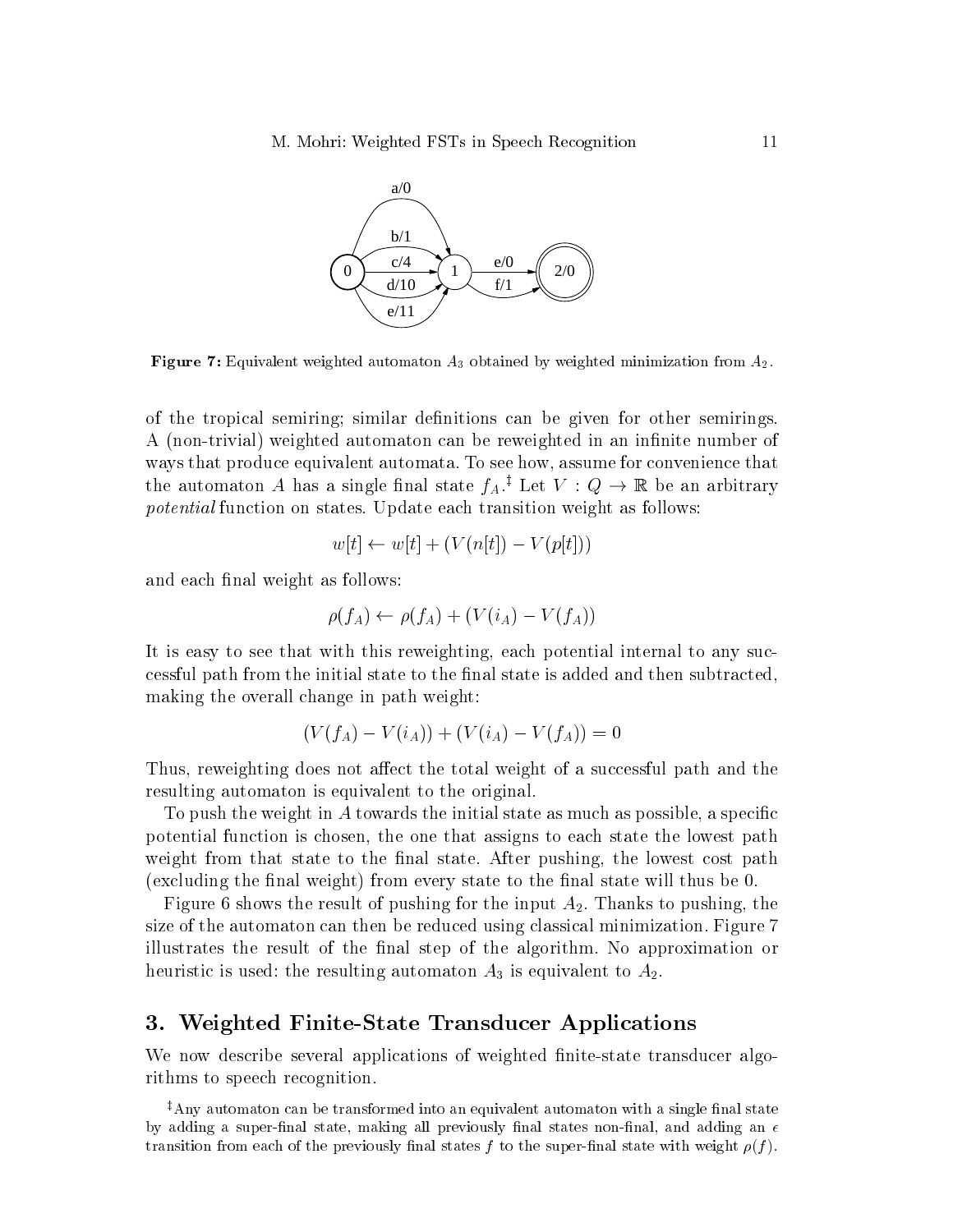

 $\bf r$  igure  $\bf s$ : Context-dependent triphone transducer.

Consider the pronunciation lexicon in Figure b- Suppose we form the union of this transducer with the pronunciation transducers for the remaining words in the grammar  $G$  of Figure 2a and then take its Kleene closure by connecting an transition from each nal state to the initial state- The resulting pronuncia tion lexicon L would pair any sequence of words from that vocabulary to their corresponding properties and the corresponding properties of the corresponding properties of the corresponding of the corresponding properties of the corresponding properties of the corresponding properties of the correspo

 $L \circ G$ 

gives a transducer that maps from phones to word sequences restricted to  $G$ .

We used composition here to implement a context-independent substitution. However, a major advantage of transducers in speech recognition is that they generalize naturally the notion of context-independent substitution of a label to the contextdependent case- The transducer of Figure does not correspond to a sim ple substitution, since it describes the mapping from context-independent phones to context-dependent triphonic models, denoted by  $phone/left\$  context right context. Just two hypothetical phones x and y are shown for simplicity- Each state en codes the the codes the previous and next phones-phones-section and next phonesare pairs  $(a, b)$  of the past a and the future b, with  $\epsilon$  representing the start or end of a phone sequence and  $\ast$  an unspecified future. For instance, it is easy to see that the phone sequence xyx is mapped by the transducer to  $x/\epsilon \, y \, y/x \, x \, x/y \, \epsilon$ via the unique state sequence  $(\epsilon, *)(x, y)(y, x)(x, \epsilon)$ . More generally, when there are  $n$  context-independent phones, this triphonic construction gives a transducer with  $O(n^2)$  states and  $O(n^2)$  transitions. A tetraphonic construction would give a transqueer with  $O(n^*)$  states and  $O(n^*)$  transitions. In real applications, contextdependency transducers will benefit significantly from determinization and mini-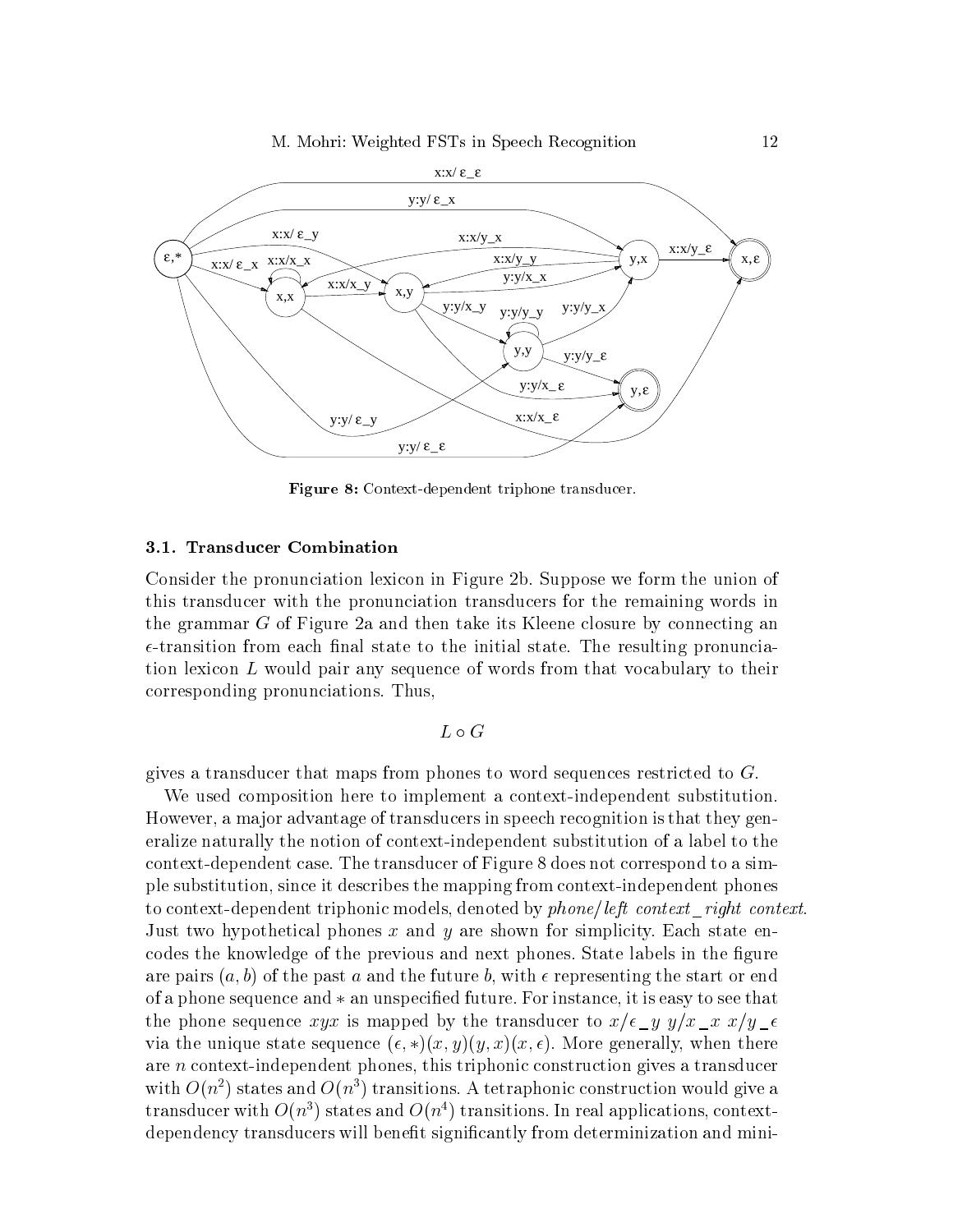

 $\bf r$  igure  $\bf s$ : Context-dependent composition examples.

mization since many *n*-phones share the same HMM model due to the clustering of contexts used to alleviate data sparseness-

The following simple example shows the use of this context-dependency transducer- A contextindependent string can be represented by the obvious single paths and the composed with the composed with the composed with the context of the context of the context of the context of the context of the context of the context of the context of the context of the context of the cont dependency transducer in Figure 8. The result is the transducer in Figure 9D, which has a single path labeled with the context-independent labels on the input side and the corresponding context-dependent labels on the output side.

The context-dependency transducer can be composed with more complex transition that the trivial one in Figure a-model one in Figure a-model one in Figure a-model one in Figure acontext-dependency transducer with the transducer in Figure 9c results in the transducer in Figure d- By denition of relational composition this must cor rectly replace the context-independent units with the appropriate context-dependent units on all of its paths-component and general components provides a component and general  $\pi$ eral mechanism for applying context-dependency to ASR transducers.

before composition, we promote the acceptor in Figure 9a to the corresponding transducer with identical input and output labels.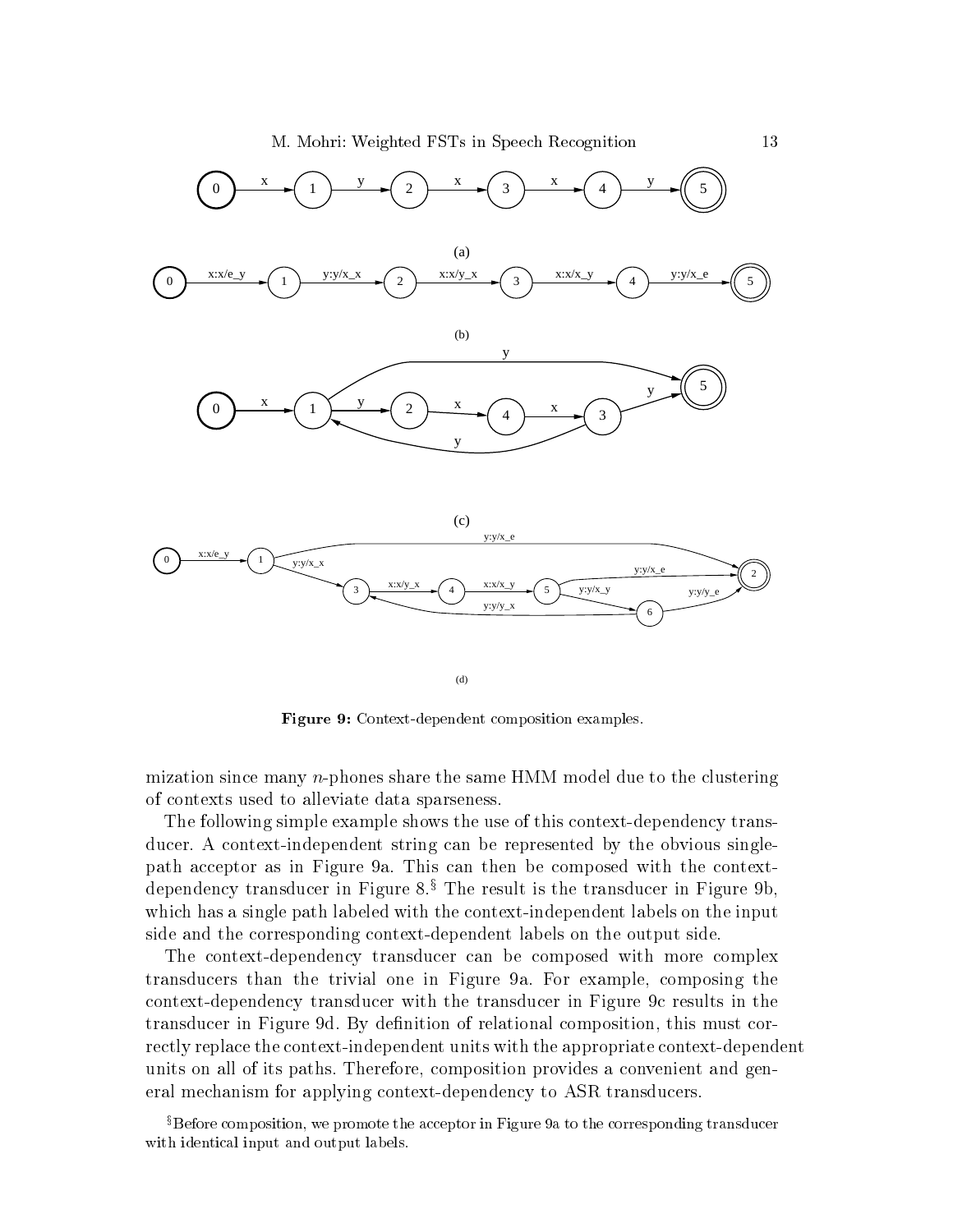If we let  $C$  represent a context-dependency transducer from context-dependent phones to context-independent phones, then

$$
C\circ L\circ G
$$

gives a transducer that maps from context-dependent phones to word sequences restricted to the grammar G- Note that C is the inverse of a transducer such as in Figure 8; that is the input and output labels have been exchanged on all transitions- convenience we adopt the convenience we adopt this form of the context the context of the con dependency transducer when we use it in recognition cascades.

As we did for the pronunciation lexicon, we can represent the HMM set as  $H$ ,  $\mathcal{L}$ do not explicitly represent the HMM tasks in HMMstate self-loops in H-MM tasks in H-M-M-M-M-M-M-M-M-M-M-M-M-Mthose in the runtime decoder-decoder-decoder-decoder-decoder-decoder-decoder-decoder-decoder-decoder-decoder-

$$
H\circ C\circ L\circ G
$$

gives a transducer that maps from distributions to word sequences restricted to  $G.$ 

We thus can use composition to combine all levels of our ASR transducers into an integrated transducer in a convenient, efficient and general manner. When these automata are statically provided, we can apply the optimizations discussed in the next section to reduce the next section time and space requirements-in the space requirementsthe transducer needs to be modified dynamically, for example by adding the results of a database lookup to the lexicon and grammar in an extended dialogue we adopt a hybrid approach that optimizes the fixed parts of the transducer and uses lazy composition to combine them with the dynamic portions during recognition Mohri and Pereira -

## 3.2. Transducer Standardization

To optimize an integrated transducer, we use three additional steps; (a) determinization,  $(b)$  minimization, and  $(c)$  factoring.

#### 3.2.1. Determinization

We use weighted transducer determinization at each step of the composition of each pair of transducers- The main purpose of determinization is to eliminate redundant paths in the composed transducer, thereby substantially reducing recognition time- In addition its use in intermediate steps of the construction also helps to improve the efficiency of composition and to reduce transducer size.

In general, the transducer  $L \circ G$  from phone sequences to words is not dethe is is clear in the presence of the presence of the presence of the presence of  $\mathcal{L}_\mathbf{p}$ homophones,  $L \circ G$  may not be determinizable because the first word of the output sequence might not be known before the entire input phone sequence is scanned. Such unbounded output delays make  $L \circ G$  non-determinizable.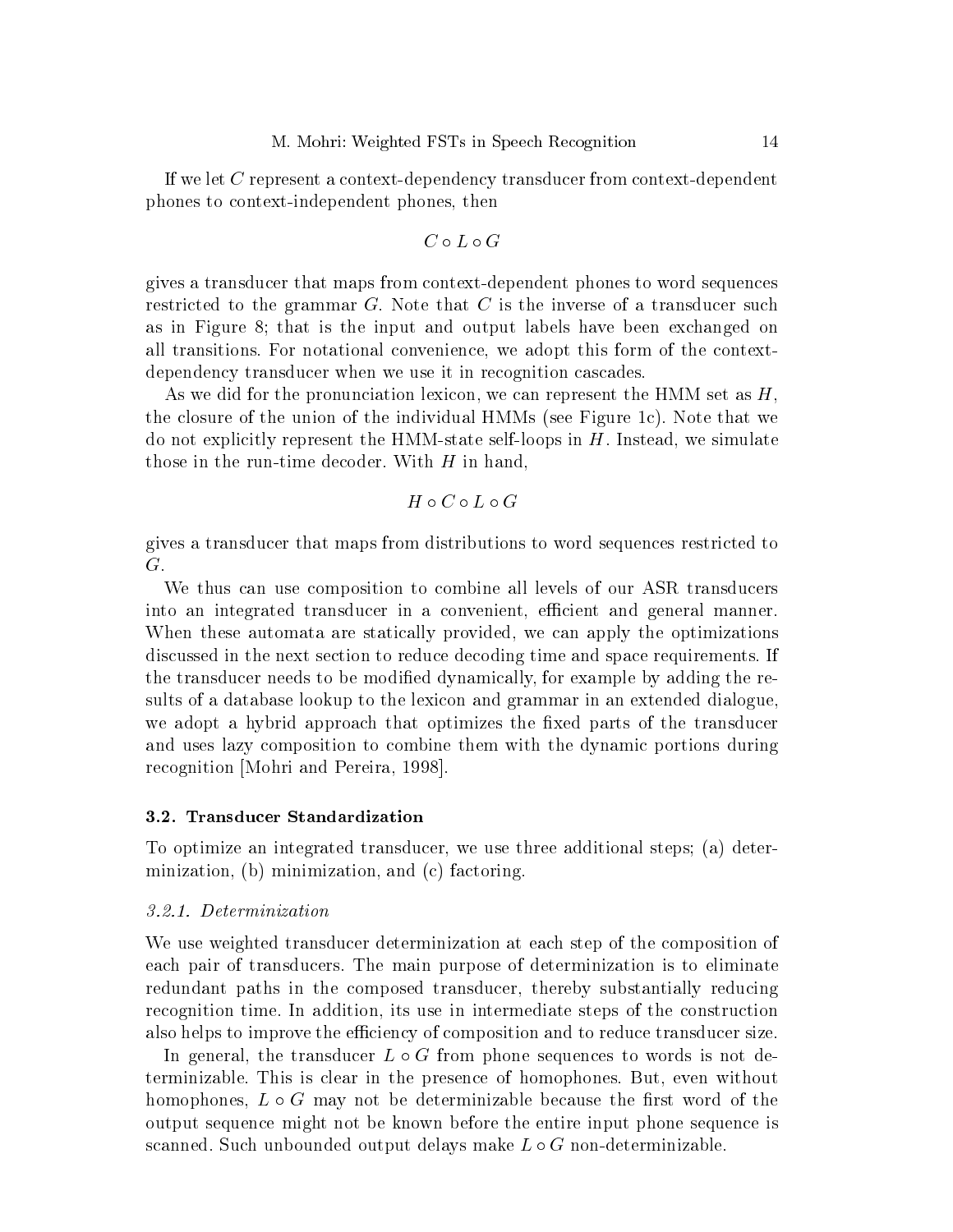To make it possible to determinize  $LoG$ , we introduce an auxiliary phone symbol, denoted  $\#_0$ , marking the end of the phonetic transcription of each word.  $\begin{array}{ccc} \text{I} & \text{I} & \text{I} & \text{I} & \text{I} & \text{I} & \text{I} & \text{I} & \text{I} & \text{I} & \text{I} & \text{I} & \text{I} & \text{I} & \text{I} & \text{I} & \text{I} & \text{I} & \text{I} & \text{I} & \text{I} & \text{I} & \text{I} & \text{I} & \text{I} & \text{I} & \text{I} & \text{I} & \text{I} & \text{I} & \text{I} & \text{I} & \text{I} & \text{I} & \text{I} & \text{$ mophones, as in the following example:

$$
\begin{array}{l}\n \texttt{r eh d} \#_0 \quad read \\
 \texttt{r eh d} \#_1 \quad red\n \end{array}
$$

At most P auxiliary phones are needed, where P is the maximum degree of homophony- The pronunciation dictionary transducer with these auxiliary symbols added is deficied by  $L$ .

For consistency, the context-dependency transducer  $C$  must also accept all paths containing these new symbols-context at the context context at the context of the context  $\sim$ dependent phone level and distribution level each auxiliary phone must be mapped to a distinct context context symposium are added to a distinct context are added to a determined to a at each state of C mapping each auxiliary phone to a new auxiliary context dependent phone-to-context dependence transducer is producer is denoted by denoted by the second by the context  $\cup$  . The contract of  $\cup$  is the contract of  $\cup$ 

Similarly, each auxiliary context-dependent phone must be mapped to a new distinct distribution name-experiment at the initial state of H with a self-loops are added at the initial sta auxiliary distribution name input labels and auxiliary context-dependent phone output and the modie to allow for the modie  $\mu$  modies and distance the modies of the modies of the modies of  $\mathsf{D} \mathsf{y}$   $\mathsf{H}$ .

It is straightforward to see that the addition of auxiliary symbols guarantees the determinizability of the transducer obtained after each composition allowing the application of weighted transducer determinization at several stages in our construction-

First, L is composed with G and determinized, yielding  $\det L \circ G$  ). The benefit of this determinization is the reduction of the number of alternative transitions at each state to at most the number of distinct phones at that state while the original transducer may have as many as  $V$  outgoing transitions at some states where  $V$  is the vocabulary size. For large tasks in which the vocabulary has 10  $\,$ to  $10^6$  words, the advantages of this optimization are clear.

The context-dependency transducer might not be deterministic with respect to the contextindependent phone labels- For example the transducer shown in figure 8 is not deterministic since the initial state has several outgoing transitions with the same input label x or y- To build a small and ecient integrated  $\alpha$  determinize the integral term in the inverse of  $\alpha$ . **k** and the state of the state

 $\P$ An *n*-gram language model G is often constructed as a deterministic weighted automaton with back-off states – in this context, the symbol  $\epsilon$  is treated as a regular symbol for the denition of determinism-control G is respectively. This does not hold G is respectively as a state of determinism-

Triphonic or more generally n-phonic context-dependency models can be built directly with a deterministic inverse person, we also by complete also be computed by computed by computed by  $context-dependent rules corresponding to each *n*-phonic context into finite-state transducers$ Kaplan and Kay Karttunen Mohri and Sproat -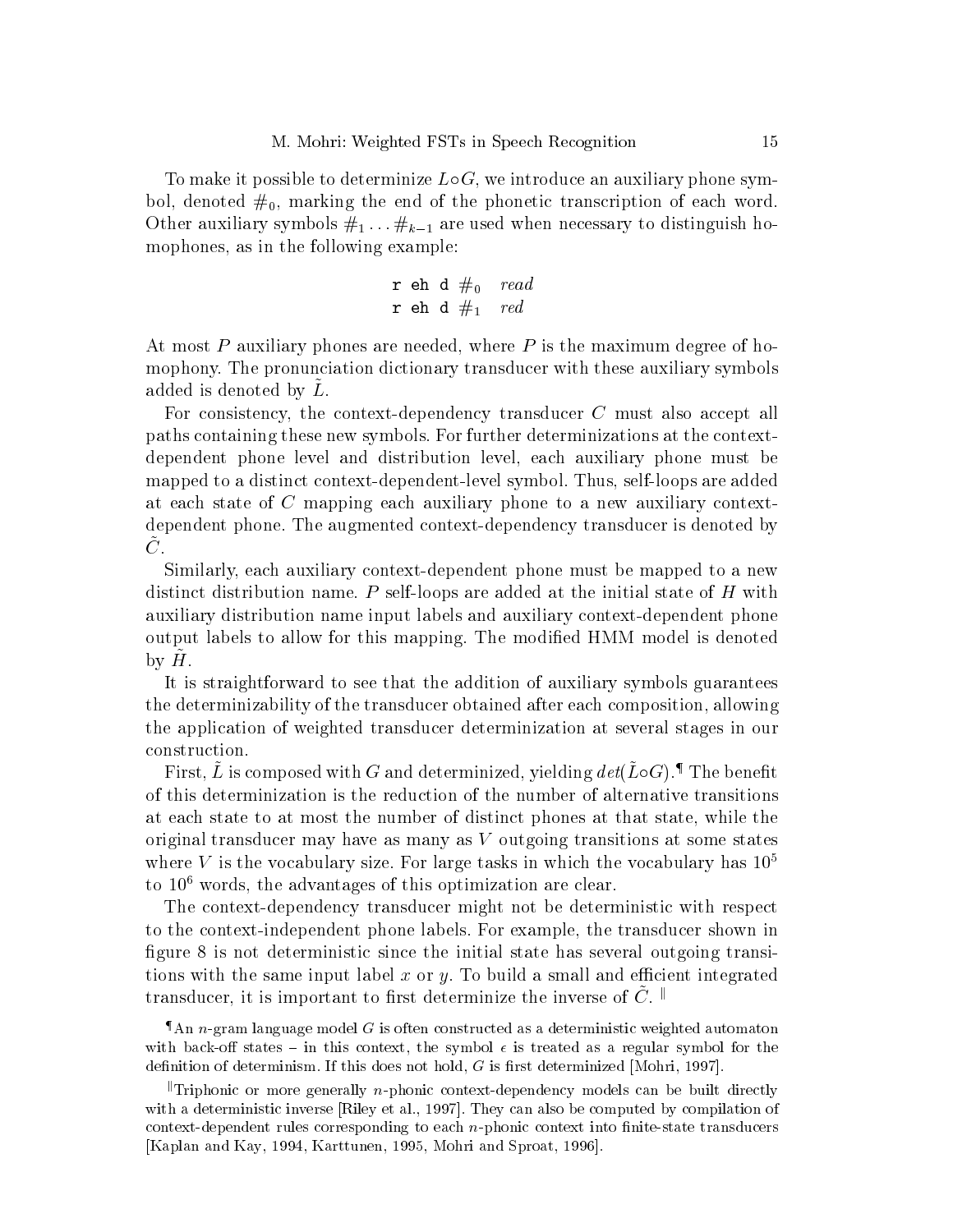#### M. Mohri: Weighted FSTs in Speech Recognition 16

 $\cup$  is then composed with the resulting transducer and determinized. Shimarry,  $\mu$  is composed with the context-dependent transducer and determinized. This last determinization increases sharing among HMM models that start with the same distributions-distributions-distributions-distributions-distributions-distributions-distributions-distributions-distributions-distributions-distributions-distributions-distributions-distributions-distributions-distri is at most one outgoing transition labeled with any given distribution name reducing recognition time even more.

In a final step, we use the erasing operation  $\pi_{\epsilon}$  that replaced the auxiliary distribution symbols by s-and-distribution symbols by s-and-distributions is summarized and an interesting of by the following construction formula

$$
N = \pi_{\epsilon}(\det(\tilde{H} \circ \det(\tilde{C} \circ \det(\tilde{L} \circ G))))
$$

where particles in the order in which the order in which the order in which the performed are performed the or result N is an integrated recognition transducer that can be constructed even in very large-vocabulary tasks and leads to a substantial reduction in recognition time, as the experimental results below will show.

Once we have determinized the integrated transducer, we can reduce it further by minimization-left in auxiliary symbols are left in place the place the minimization algorithment. is applied, and then the auxiliary symbols are removed:

$$
N = \pi_{\epsilon}(\min(\det(\tilde{H} \circ \det(\tilde{C} \circ \det(\tilde{L} \circ G))))
$$

Weighted minimization can be used in dierent semirings- Both minimization in the tropical semiring and minimization in the log semiring can be used in this context-to prove that the results of the results of the results of the results of the results of the results of exactly the same number of states and transitions and only differ in how weight is distributed along paths- The dierence in weights arises from dierences in the definition of the key pushing operation for different semirings.

Weight pushing in the log semiring has a very large beneficial impact on the produced a statistic and viteration of a standard viteration and contrast weight weights pushing pushing pushing a standard pushing of the statistic pushing and a standard pushing of the statistic pushing and a statistic p in the tropical semiring, which is based on lowest weights between paths described earlier, produces a transducer that may slow down beam-pruned Viterbi decoding many fold.

To push weights in the log semiring instead of the tropical semiring the poten tial function is the  $-\log$  of the total probability of paths from the each state to the (super-)final state rather than the lowest weight from the state to the (super-, also in other words the transducer is pushed in the terms of the transducer is probabilities of probabilities along all future paths from a given state rather than the highest probability over the single best path. By using  $-$  log probability pushing, we preserve a desirable property of the language model, namely that the weights of the transitions leaving each state be normalized as in a probabilistic automaton Carlyle and Paz - We have observed that probability pushing makes pruning more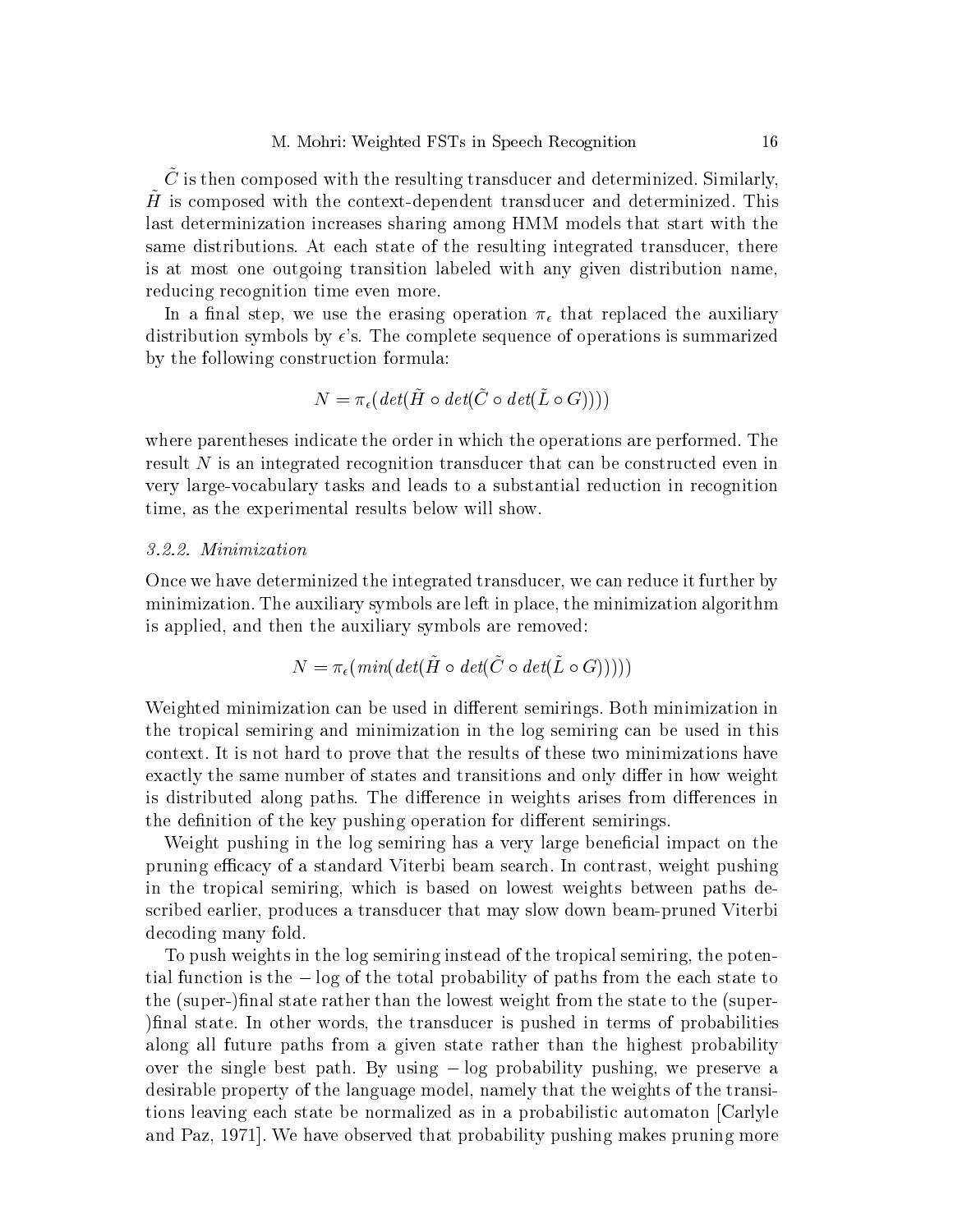#### M. Mohri: Weighted FSTs in Speech Recognition 17

eective Mohri and Riley and Conjecture that the acoust the acoust the acoust the acoust the acoust the acoust th tic likelihoods and the transducer probabilities are now synchronized to obtain the optimal likelihood ratio test for deciding whether to prune- We further con jecture that this reweighting is the best possible for pruning- A proof of these conjectures will require a careful mathematical analysis of pruning-

One step that has not been described yet is how to compute the reweighting potential function- If the lowest cost path potential function is used classical singles is not be extended paths in greaterman can be employed to open et al. - - - - - - - - - - - - - - - - -However, adopting the sum of probability mass potential function required significant extensions of the classical algorithms, which are of independent interest Mohri -

We have thus *standardized* the integrated transducer in our construction – it is the *unique* deterministic, minimal transducer for which the weights for all transitions in the state  $\alpha$  and state sum to state probability up to state relationship are controlled in the state of  $\alpha$ accepts that these are desirable properties of an integrated decoding transducer then our methods obtain the *optimal* solution among all integrated transducers.

## - Factoring

For efficiency reasons, our decoder has a separate representation for variablelength lefttoright HMMs which we will call the HMM specication- The in tegrated transducer of the previous section does not take good advantage of this since, having combined the HMMs into the recognition transducer proper, the HMM species of the HMM species of the HMM species of the HMMs-III ones that the the suitably the constant o factoring the integrated transducer, we can again take good advantage of this feature.

A path whose states other than the first and last have at most one outgoing and one incoming transition is called a chain-transducered recognition transmission transference just described may contain many chains after the composition with H, and after determinization- and the mentioned before we do not explicitly represent the HMMMMMMMMM of the HMMMMMMMMMMMMMM state selfloops but simulate them in the runtime decoder- The set of all chains in N is denoted by  $Chain(N)$ .

The input labels of N name onestate HMMs- We can replace the input of each lengthn chain in N by a single label naming an nstate HMM- The same label is with the same include with the same input sequence of the same in the result of the replacement. is a more compact transmission on  $\mathcal{I} = \{ \mathcal{I} \mid \mathcal{I} \}$  . Furthermore, we have  $\mathcal{I} = \{ \mathcal{I} \}$ to the following decomposition

$$
N=H'\circ F
$$

where  $H'$  is a transducer mapping variable-length left-to-right HMM state distribution names to *n*-state  $\pi$  mins. Since  $\pi$  can be separately represented in the decoder's HMM specification, the actual recognition transducer is just  $F$ .

Chain inputs are in fact replaced by a single label only when this helps to reduce the size of the transducer- This can be measured by dening the gain of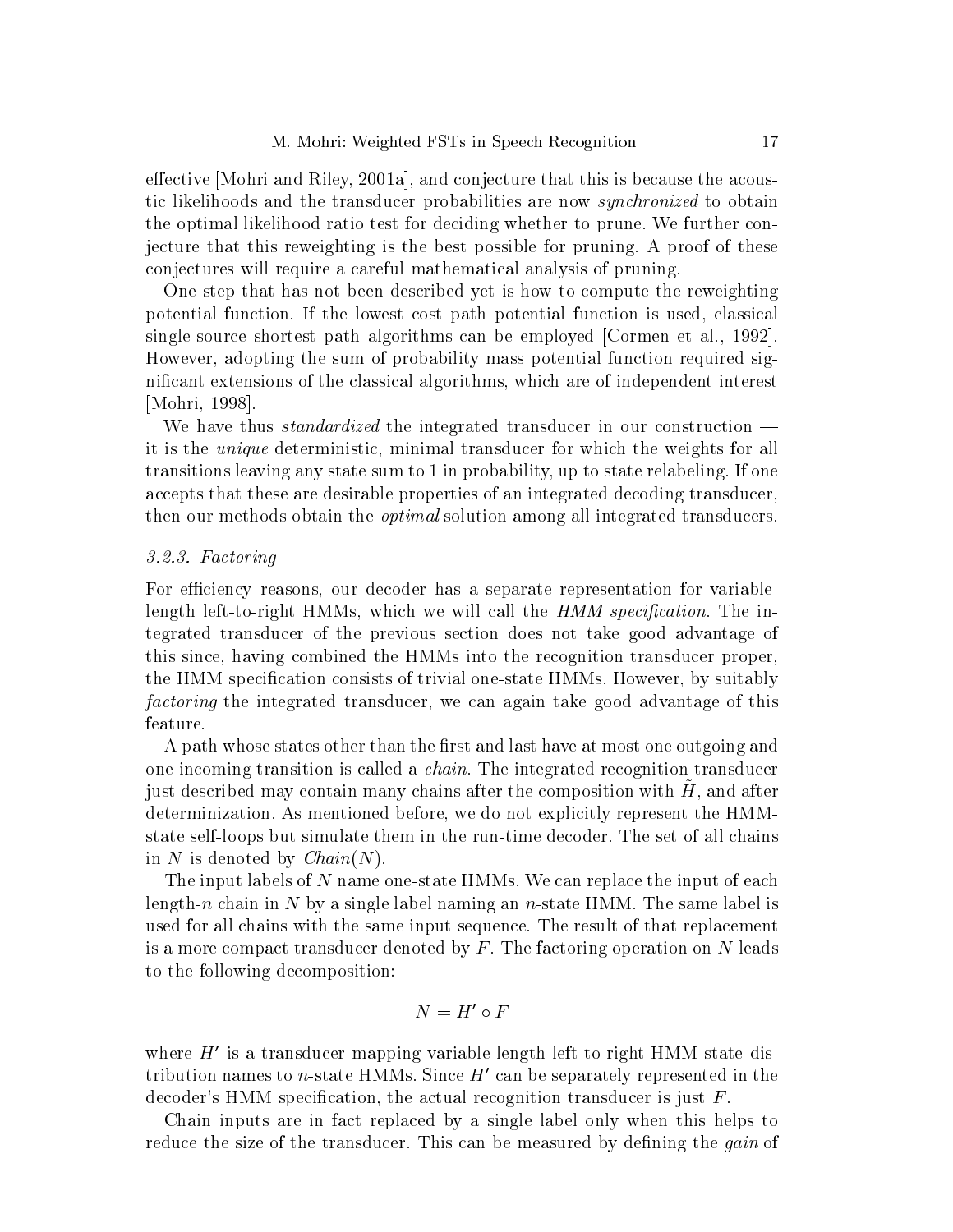the replacement of an input sequence  $\sigma$  of a chain by:

$$
G(\sigma) = \sum_{\pi \in \text{Chain}(N), i[\pi] = \sigma} |\sigma| - |o[\pi]| - 1
$$

where  $|\sigma|$  denotes the length of the sequence  $\sigma$ ,  $i[\pi]$  the input label and  $o[\pi]$  the output and replacement of path - the replacement of a size  $\eta$  section of a sequence the size  $\eta$ of the transducer if  $G(\sigma) > 0$ .

Our implementation of the factoring algorithm allows one to specify the max imum number  $r$  of replacements done (the  $r$  chains with the highest gain are replaced), as well as the maximum length of the chains that are factored.

Factoring does not aect recognition time- It can however signicantly reduce the size of the recognition transfer factor-distribution transfer factoring factoring the complete that  $\mathcal{A}$ methods may be found in the future.

#### , and a result such that the such that the set of the set of the set of the set of the set of the set of the s

We applied the techniques outlined in the previous sections to build an inte grated, optimized recognition transducer for a  $40,000$ -word vocabulary North American business News  $(NAD)$  task. The following models were used:

- $\bullet$  Acoustic model of 7,208 distinct HMM states, each with an emission mixture distribution of up to twelve Gaussians.
- $\bullet$  Iriphonic context-dependency transducer  $C$  with 1,525 states and 80,225  $\,$ transitions-
- $\bullet$  40,000-word pronunciation dictionary  $L$  with an average of 1.056 pronun-......... per word and an out of an outofrom and an outofocabulary rate of - - - - - - - - - - - - - - - - - -' $95$  test set.
- $\bullet$  Trigram language model G with  $\beta,920,010$  transitions built by Katz's backo method with frequency cutos of the form and  $\mathcal{I}_{\mathcal{A}}$  for the form of the form  $\mathcal{I}_{\mathcal{A}}$ shrunk with an epsilon of 40 using the method of Seymore and Rosenfeld which retained all the unigrams -! of the bigrams and -! of  $t$  the perpendicular on the NAB Eval  $t$  test set was -  $t$ before shrinking).

We applied the transducer optimization steps as described in the previous sec tion except that we applied the minimization and weight pushing after factoring the transducer- Table gives the size of the intermediate and nal transducers-

Observe that the factored transducer  $min(F)$  has only about 40% more transitions than  $G$ . The HMM specification  $H$  -consists of  $450.070$  HMMs with an  $\,$ average of  $\mathbb{N}$ 

<sup>\*\*</sup>Our speech recognition decoder library will soon be made available for non-commercial  $\mathbf{I}$ use-it will include among other utilities the construction and optimization and optimization of the recognition of the recognition and optimization of the recognition of the recognition of the recognition of the r transducer described in the previous section and will be accessible from the AT&T Labs  $-$ Research Web site [Mohri and Riley, 2001b].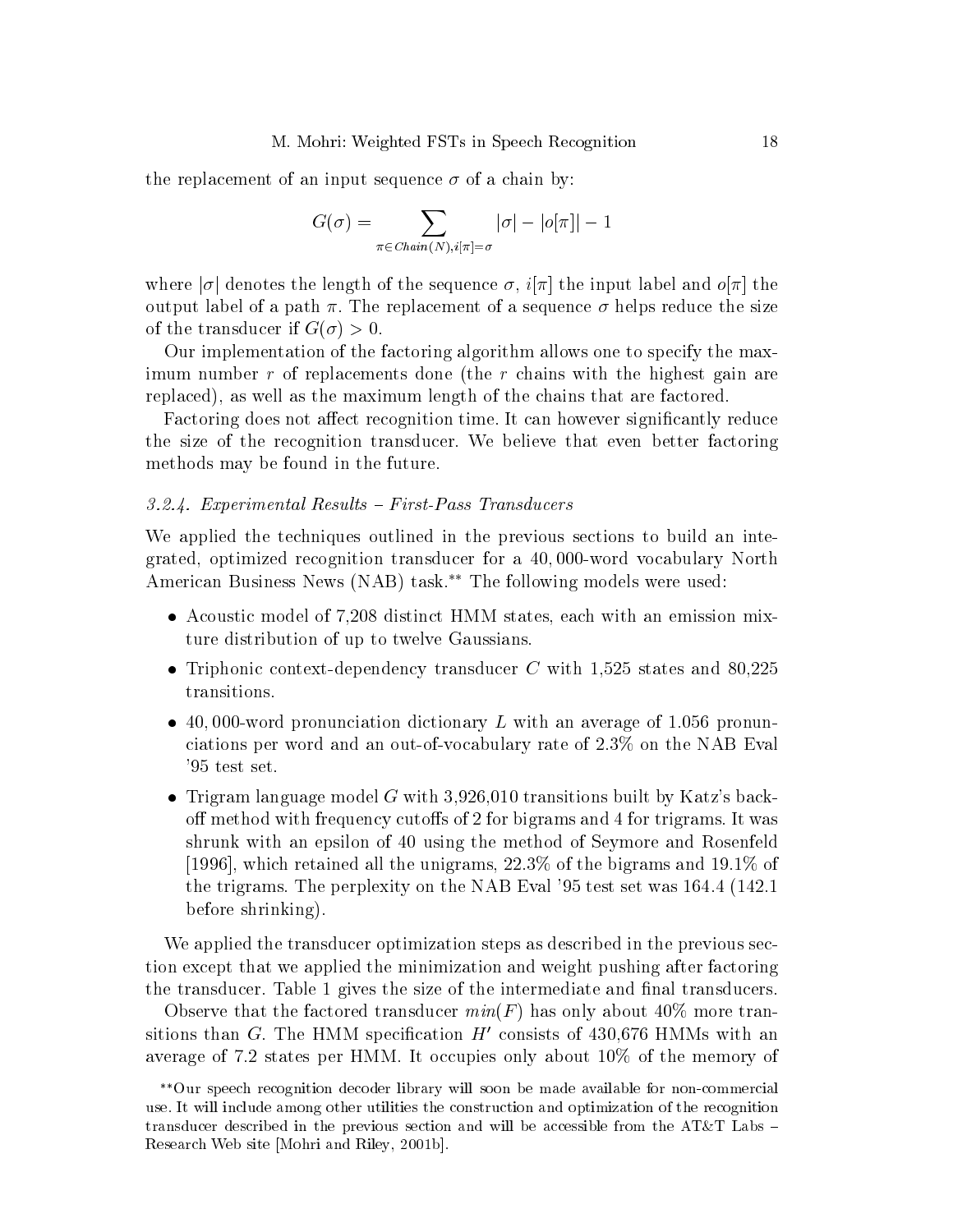$min(F)$  in the decoder (due to the compact representation possible from its -production topology, the overall memory reduction factoring is substantially and factoring in the substantial stantial.

| transducer                       | states     | transitions |
|----------------------------------|------------|-------------|
| G                                | 1,339,664  | 3,926,010   |
| $L \circ G$                      | 8,606,729  | 11,406,721  |
| $det(L \circ G)$                 | 7,082,404  | 9,836,629   |
| $C \circ det(L \circ G)$         | 7,273,035  | 10,201,269  |
| $det(H \circ C \circ L \circ G)$ | 18,317,359 | 21,237,992  |
|                                  | 3,188,274  | 6,108,907   |
| min(F)                           | 2,616,948  | 5,497,952   |

Table Size of the rstpass recognition transducers in the NAB word vocabulary task-

| transducer                       | x real time |
|----------------------------------|-------------|
| $\mathsf{C}\circ L\circ G$       | 12.5        |
| $\mid C \circ det(L \circ G)$    | 19          |
| $det(H \circ C \circ L \circ G)$ | $\Box$      |
| min(F)                           |             |

**Table 2:** Recognition speed of the mist-pass transducers in the NAD 40,000-word vocabulary task at  $83\%$  word accuracy

We used these transducers in a simple, general-purpose, one-pass Viterbi decoder applied to the DARPA NAB Eval test set- Table -- shows the recog nition speed on a Compaq Alpha 21264 processor for the various optimizations, where the word accuracy has been xed at - word at - word at - word at - word at - word at - word at - word at recognition transducer,  $min(F)$ , substantially speeds up recognition.

To obtain improved accuracy, we can widen the decoder beam  $^{\dagger \dagger}$  and/or use better models in the rst pass- In particular since the o#ine construction of the recognition transducer used here required approximately an order of mag nitude more runtime memory than the size of resulting machine, we performed our initial experiments using a signicant shrink of the LM- We are currently ex perimenting with much less shrunken NAB LMs having acquired more memory and improved the memory usage of our construction-

Alternatively, we can use a two-pass system to obtain improved accuracy, as described in the next section.

 $\cdots$  rese models have an asymptotic wide-beam accuracy of  $\circ$   $\circ$   $\cdots$   $\circ$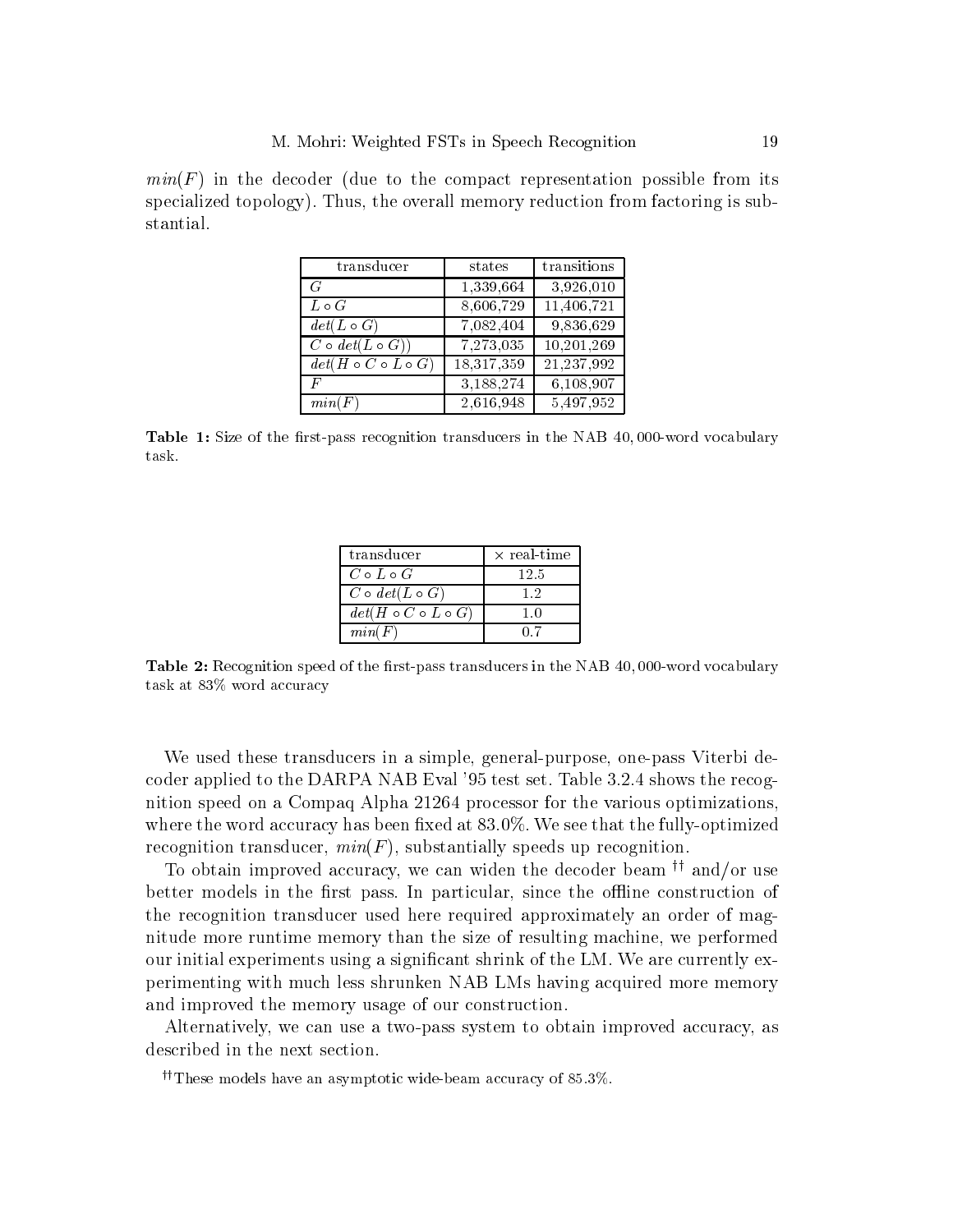# - Experimental Results Rescoring Transducers

We have applied the optimization techniques to lattice rescoring for a 160,000where  $\mathcal{U}$ a first pass:

- $\bullet$  Acoustic model of 5,520 distinct HMM states, each with an emission mixture distribution of up to four Gaussians.
- $\bullet$  Triphonic context-dependency transducer  $C$  with 1,525 states and 80,225  $\,$ transitions-
- $\bullet$  100,000-word pronunciation dictionary  $L$  with an average of 1.056 pronunciations per word and and any the NAB Evaluation of Section and and and the NAB Evaluation ' $95$  test set.
- $\bullet$  Bigram language model G with 1,238,010 transitions built by Katz's backo method with frequency cutos of  $\mathbf A$  for bigrams-dimensional with an analysis of  $\mathbf A$ epsilon of the method of Seymore of Seymore and Rose and Rose and Principal Company and Rose and Rose and Rose retained all the unigrams and -! of the bigrams- The perplexity on the

we used an economic approximate lattice generation method Ljolje et al-1 method L  $\mathbf{M}$ in a second reserve pass- reduced in the following models were used in the second passe.

- $\bullet$  Acoustic model of  $\ell,$ 208 distinct HMM states, each with an emission mixture distribution of up to twelve Gaussians-Company and was added to each property of the model was adapted to speaker using a single full-matrix MLLR transform Leggetter and Woodland -
- $\bullet$  Triphonic context-dependency transducer  $C$  with 1,525 states and 80,225  $\,$ transitions-
- $\bullet$  160,000-word stochastic, TIMIT-trained, multiple-pronunciation lexicon  $L$ Riley et al- -
- $\bullet$  b-gram language model G with 40,383,635 transitions built by Katz's backoff method with frequency cutoffs of 1 for bigrams and trigrams, 2 for  $I$  is and grams-dimensional with an epsilon  $I$  in the psilon  $I$ of 5 using the method of Seymore and Rosenfeld, which retained all the unigrams -! of the bigrams -! of the trigrams -! of the grams -! of the grams and -! of the grams- The perplexity

We applied the transducer optimization steps described in the previous section but only to the level of  $L \circ G$  (where  $G$  is each lattice). Table 3 shows the speed of second-pass recognition on a Compaq Alpha 21264 processor for these optimizations when the word accuracy is xed at -  $\mathbf{v}$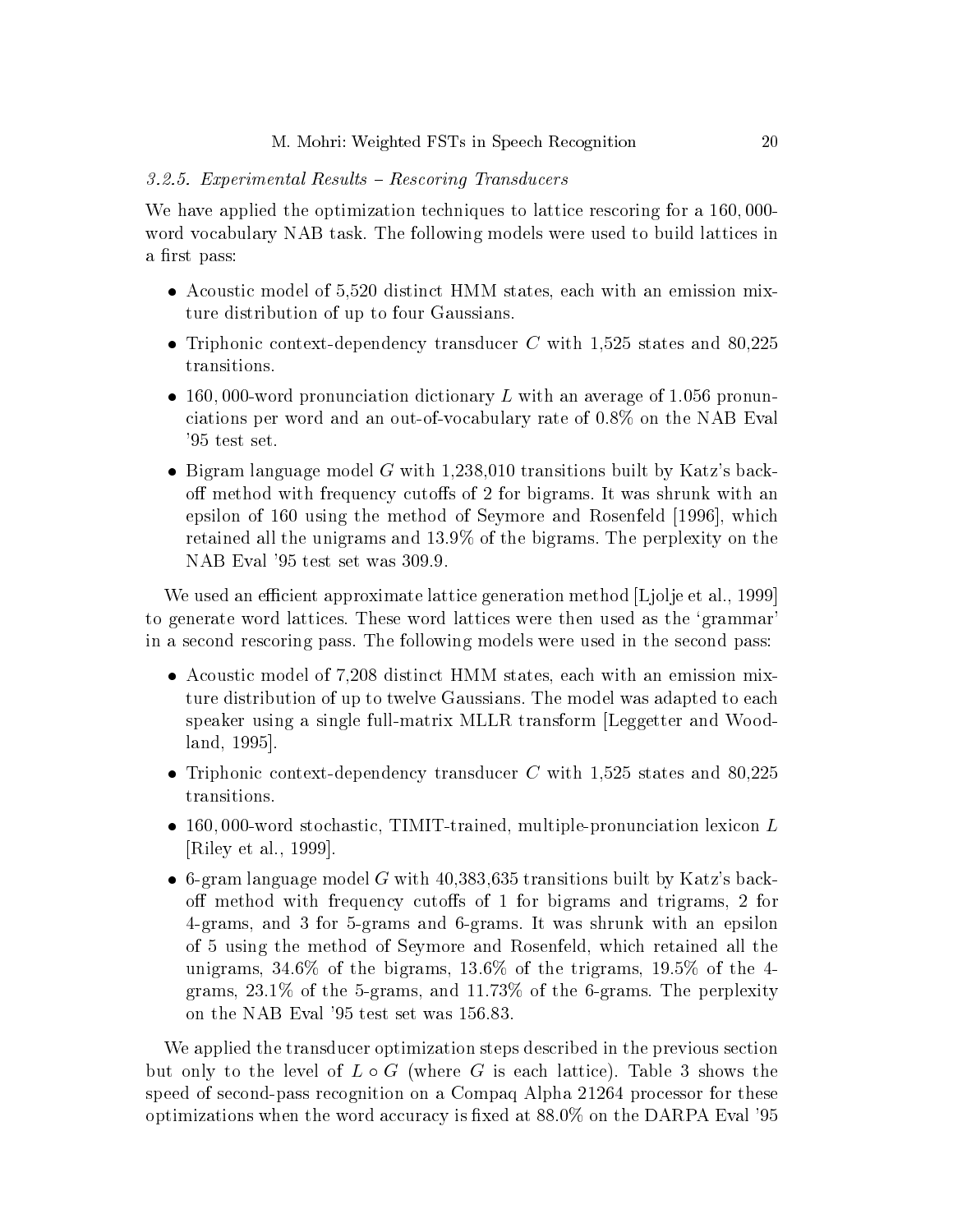test set.\*\* We see that the optimized recognition transducers again substantially recognition- The median number of the median number of lattice states and arcs was reduced and arcs was reduced by  $\sim 50\%$  by the optimizations.

| transducer                    | x real time |
|-------------------------------|-------------|
| $C \circ L \circ G$           |             |
| $C \circ det(L \circ G)$      |             |
| $C \circ min(det(L \circ G))$ |             |

**Table 3:** Recognition speed of the second-pass transducers in the NAB 100,000-word vocabulary task at  $88\%$  word accuracy

### 3.3. Recognizer Combination

It is known that combining the output of different recognizers can improve recognition accuracy Fiscus accuracy Fiscus and the simply by adding the simply by adding the simply by adding the s negative log probability estimates  $-\log P_n(s, x)$  for sentence hypothesis s and utterance  $x$  from each of the  $n$  recognizer lattices and then select the lowest cost paths in this combination- is compared by this complement  $\alpha$  is the nite of  $\alpha$ state intersection of the lattices and then finding the lowest cost path using the active shortest path algorithm Corp. In the second state of the second state of the second state of the second s the finite-state intersection of two acceptors  $A_1 \cap A_2$  is identical to the finite-state composition of  $I_1 \circ I_2$  where  $I_1$  and  $I_2$  are the corresponding transducers with identical input and output labels).

| Model            | context | gender | cep. var. norm. |
|------------------|---------|--------|-----------------|
| Mod1             | 5-phone | dep.   | yes             |
| Mod <sub>2</sub> | 5-phone | dep.   | no              |
| Mod <sub>3</sub> | 5-phone | indep. | yes             |
| Mod4             | 5-phone | indep. | no              |
| Mod <sub>5</sub> | 3-phone | dep.   | yes             |
| Mod <sub>6</sub> | 3-phone | indep. | no              |

**Table 4:** Acoustic models used in the LVCSR-200 task

We used this combination technique in the  $AT\&T$  submission to the NIST Large Vocabulary Continuous Speech Recognition (LVCSR) 2000 evaluation Ljolje et al- - For that system we used six distinct acoustic models to , and the six sets of word lattices acoustic models diered in the context of the six sets of the context of the dependency level triphone vs- pentaphone
 whether they were genderdependent

 $^{\ddagger\ddagger}$ The recognition speed excludes the offline transducer construction time.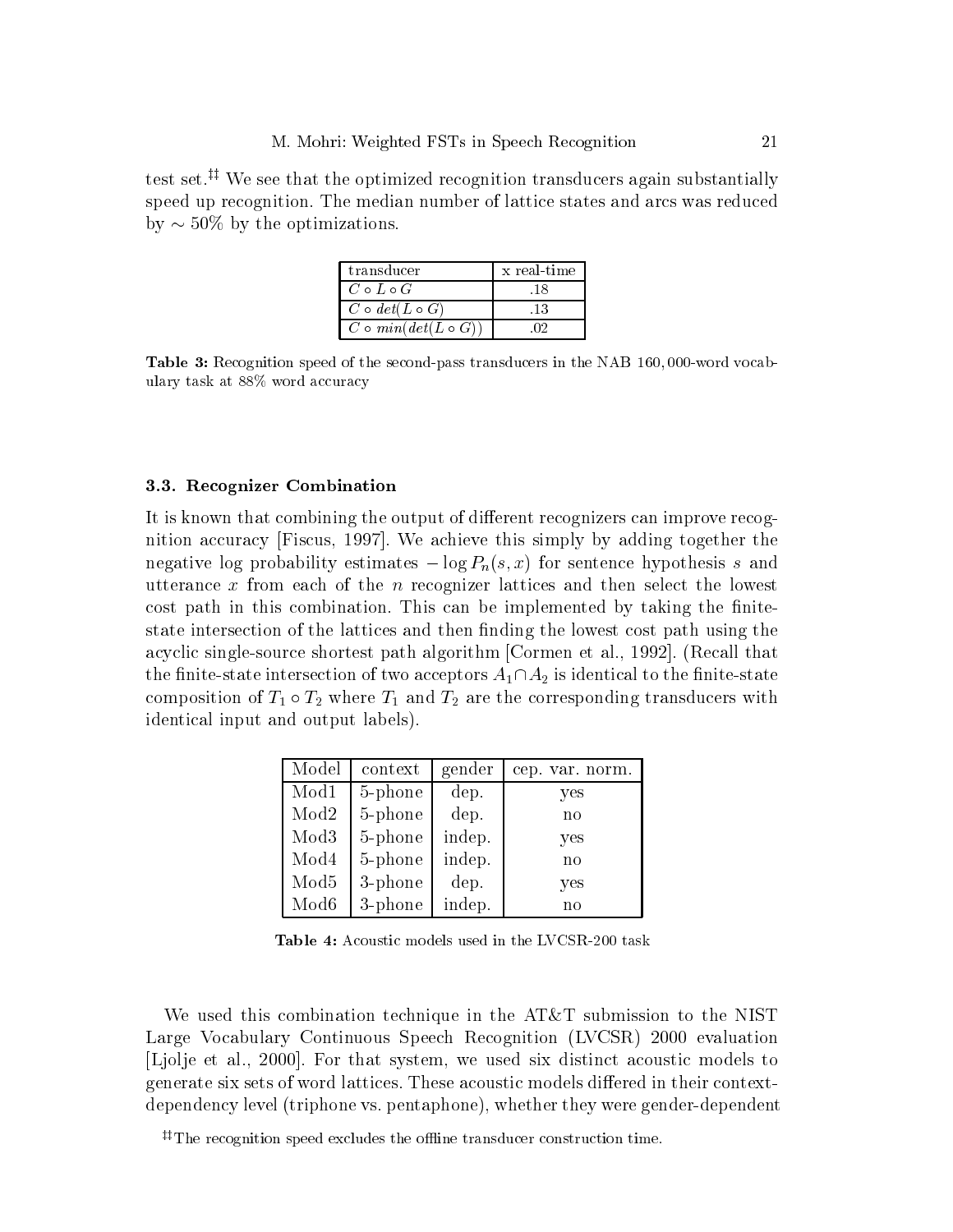| Word Error Rate $(\%)$                               |      |       |      |      |        |      |
|------------------------------------------------------|------|-------|------|------|--------|------|
| Model/pass   Mod1   Mod2   Mod3   Mod4   Mod5   Mod6 |      |       |      |      |        |      |
| <b>MLLR</b>                                          | 30.3 | -30.2 | 30.8 | 30.7 | - 31.4 | 32.6 |
| Combined                                             | 30.3 | 29.6  | 28.9 | 28.8 | -28.7  | 28.6 |

**Table 0:** Mord error rate on DVCSR-2000 (ask before and after model combination

and whether they were cepstral variance normalized as specied in Table - All these models were modelled a word vocabulary and system used a system word vocabulary words of the system of the and a gram language model- Table shows the word error rate on the LVCSR  $\mathbf M$ after the finite-state intersection of the lattices for the first n acoustic models, where  $n = 2$  through 0. As we can see, the six-fold model combination gives an absolute  $1.6\%$  word error rate reduction over the best single model.

# Conclusion

We gave a brief overview of several weighted finite-state transducer algorithms and their application to speech recognition- The algorithms we described are very general-techniques can be used in various of the use of speech areas of speech areas of speech areas of s processing such as speech synthesis Sproat Beutnagel et al- in other areas of language technology such as information extraction and phonological and morphological analysis Kaplan and Kay Karttunen in optical character recognition in biological sequence analysis and other pattern matching and string processing applications Crochemore and Rytter and in image processing Culture of the most to most activity function some of the most active in the most active of the mos application areas.

# 5. Acknowledgments

We thank Andrej Ljolje for providing the acoustic models and Don Hindle and Richard Sproat for providing the language models used in our experiments-

# References

- Alfred V- Aho John E- Hopcroft and Jerey D- Ullman- The design and analysis of computer algorithms-additional material MacCocon algorithms-
- Alfred V- Aho Ravi Sethi and Jerey D- Ullman- Compilers Principles Tech niques and Tools- Addison Wesley Reading MA -

In a particular lattice used in the intersection gives an empty result (no paths in common), The  $\,$ that acoustic model's lattice is skipped for that utterance.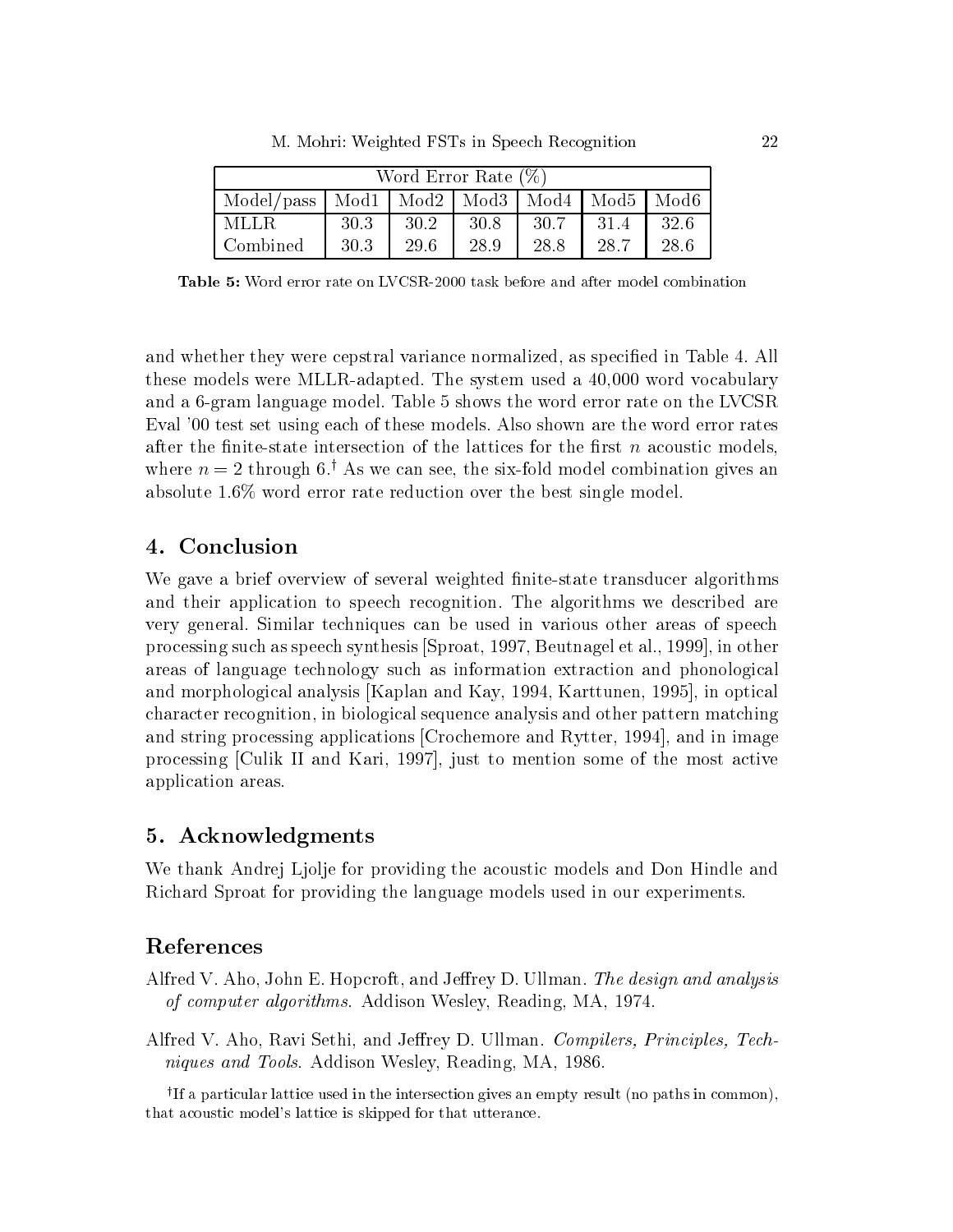- Jean Berstel and Christophe Reutenauer- Rational Series and Their Languages-Springer-Verlag, Berlin-New York, 1988.
- mark Beutnagel Mehrer Michael Richael Richael Richael Richael Michael Richael Richael Richael Richael Richael a Large Speech Corpus for Concatenative Speech Synthesis- In Proceedings of the th European Conference on Speech Communication and Technology  $(Euro speech \, '99)$ , Budapest, Hungary, 1999.
- J- W- Carlyle and Azaria Paz- Realizations by Stochastic Finite Automaton-Journal of Computer and System Sciences, 5:26-40, 1971.
- Thomas Cormen Charles Leiserson and Ronald Rivest- Introduction to Algo rithms- The MIT Press Cambridge Machinese Machinese
- Maxime Crochemore and Wo jciech Rytter- Text Algorithms- Oxford University Press, 1994.
- Karel Culik II and Jarkko Kari- Digital Images and Formal Languages- In Grze gorz Rozenberg and Arto Salomaa, editors, Handbook of Formal Languages, pages - Springer - Springer - Springer - Springer - Springer - Springer - Springer - Springer - Springer - Spr
- J- Fiscus- PostProcessing System to Yield Reduced Word Error Rates Recog nizer Output Voting Error Reduction ROVER
- In Proceedings of the IEEE ASRU Workshop, pages 347–354, Santa Barbara, CA, 1997.
- John E- Hopcroft and Jerey D- Ullman- Introduction to Automata Theory Languages and Computation- Addison Wesley Reading MA -
- Ronald M- Kaplan and Martin Kay- Regular Models of Phonological Rule Sys tems-computations of the computations of the computations of the computations of the computations of the computations of the computations of the computations of the computations of the computations of the computations of t
- Lauri Karttunen. The Replace Operator. In 55 *Meeting of the Association for*  $Computational$  Linguistics (ACL 95), Proceedings of the Conference, MIT, composed to material and the component of the set of the set of the set of the set of the set of the set of th
- werner Kuich and Arto Saloma-Arto School (1990) Functional Martingson Communication of the School (1990) of the S in EATCS Monographs on Theoretical Computer Science- SpringerVerlag Berlin, Germany, 1986.
- C- Leggetter and Phil Woodland- Maximum Likelihood Linear Regession for Speaker Adaptation of Continuous Density HMMs- Computer Speech and  $Language, 9(2):171-186, 1995.$
- Andre Ljolje Donald Hindle Michael Riley and Richard Sproat- The ATT Lycar Louis of the NIST Large Vocabulary Converse Converse Converse Converse Converse Converse Converse Converse sational Speech Recognition Workshop, College Park, Maryland, 2000.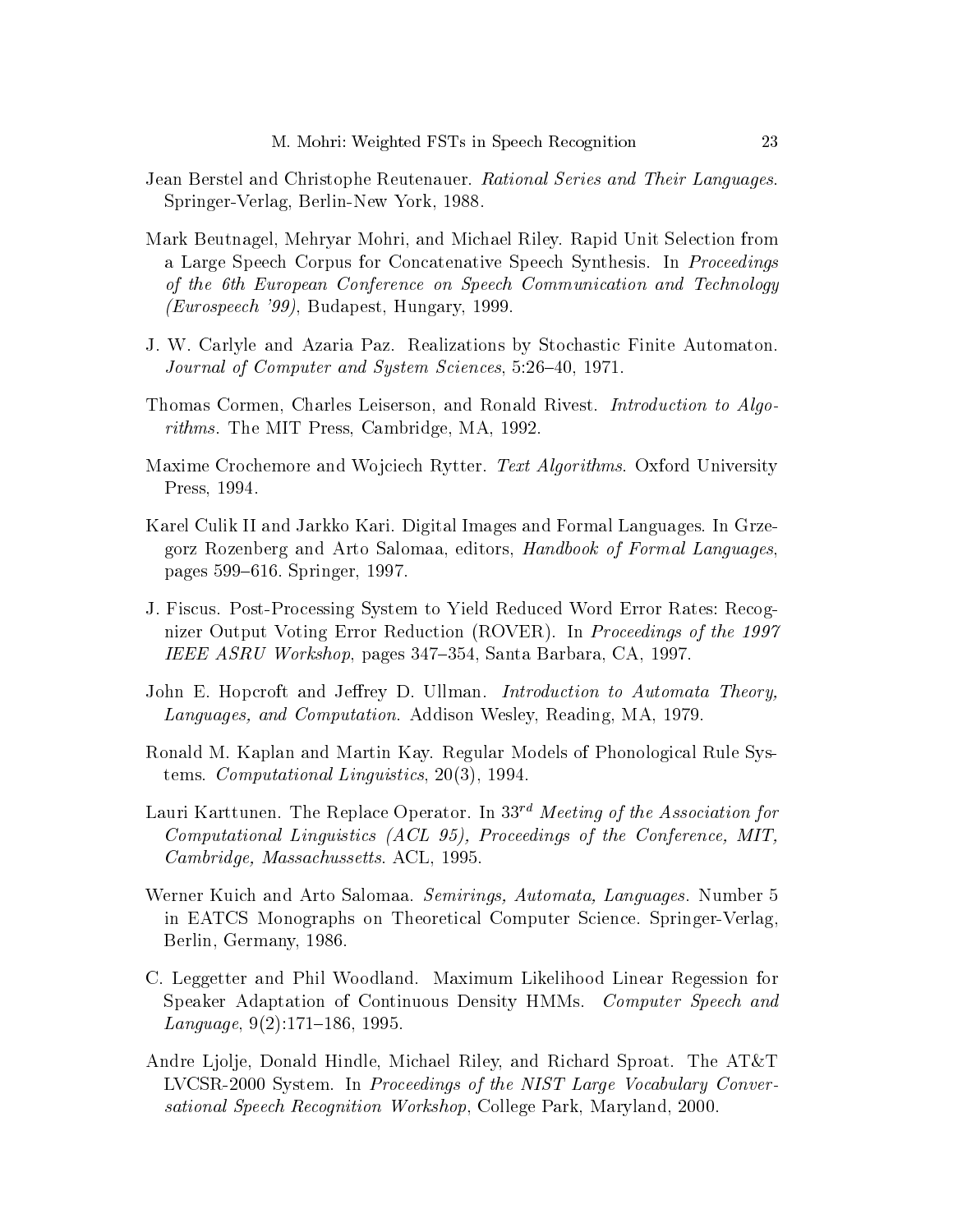- Andrej Ljolje Fernando Pereira and Michael Riley- Ecient General Lattice Generation and Resource<del>an C</del>onference of the European Conference on Conference on the European Conference on the Speech Communication and Technology (Eurospeech '99), Budapest, Hungary, 1999.
- M- Mohri and F-C-N- Pereira- Dynamic Compilation of Weighted Context Free Grammars- In th Annual Meeting of the ACL and th International Conference on Computational Linguistics, volume 2, pages  $891-897$ , 1998.
- meter are motions of a some applications of a control to the some and all the states  $\mathcal{A}$ Natural Language Processing- Journal of Natural Language Engineering  $1-20, 1996.$
- mehr ar Mohri-Christian Mohri-Christian Mohri-Christian Processing- in Language and Speech Processing- $Computational\ Linguistics, 23(2), 1997.$
- Mehryar Mohri- General Algebraic Frameworks and Algorithms for Shortest - Attentical Memorandum attention and the mamoral Memorandum  $\sim$   $\sim$   $\sim$   $\sim$   $\sim$   $\sim$   $\sim$ search,  $62$  pages,  $1998$ .
- mehr and Mohri and Markov and Markov and Markov approximation of Contexts. Free Grammars through Transformation- In Jean claude Junqua and Gertjan van Noord, editors, Robustness in Language and Speech Technology, pages - Academic Publishers The Netherlands  $\mathbf{A}$
- Mehryar Mohri Fernando Pereira and Michael Riley- Weighted Automata in <u>the state Speech Processing-But In Ecan Processing</u>-Building-But In Ecassing-Building- $ECAI$ , 1996.
- Mehryar Mohri Fernando Pereira and Michael Riley- Generalpurpose Finite State Machine Software Tools $http://www.research. att.com/sw/tools/fsm,$ AT&T Labs - Research, 1997.
- Mehryar Mohri Fernando Pereira and Michael Riley- The Design Principles of a Weighted Finites Transducer Library-Management Computer Science Library-Management Science Library- $231:17-32$ , January  $2000$
- mehred and mohring-mohring-and michael  $\mu$  . It is a parameterization of  $\mu$  , and the model  $\mu$ speech and the communication of the communication of the communication of the communication of the communication of the communication of the communication of the communication of the communication of the communication of t
- Mehryar Mohri and Michael Riley- Integrated ContextDependent Networks in very money vocabulary speech Recognition- and the extremely speech very speech model of the second second the pean Conference on Speech Communication and Technology (Eurospeech '99), Budapest, Hungary, 1999.
- mehr and Michael Richael Richard Richard Michael Richael Richael Richard Pushing Algorithm for Large Voltage V cabulary Speech Recognitions of the third in Proceedings of the the third of the the theory of the th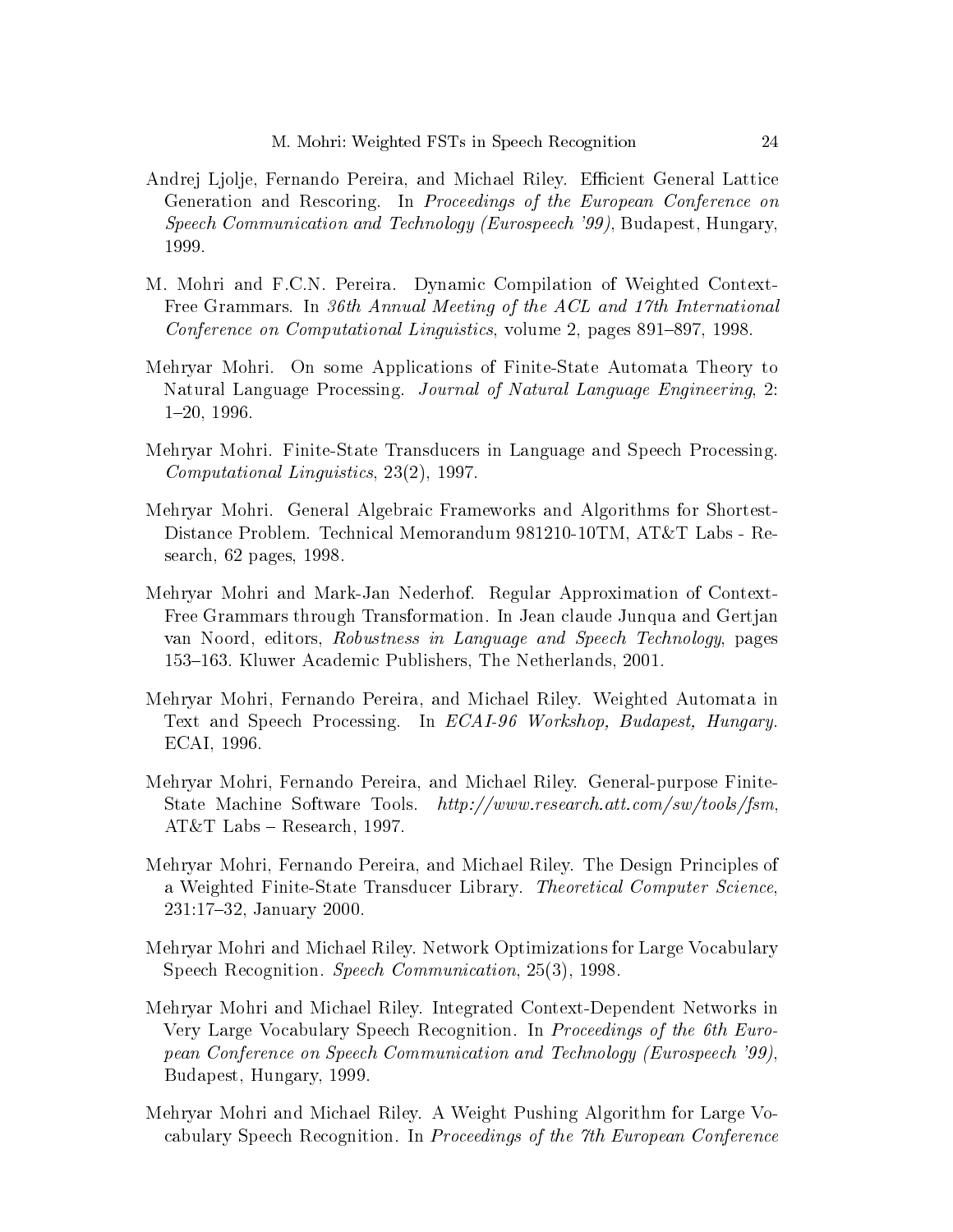on Speech Communication and Technology (Eurospeech '01), Aalborg, Denmark, September 2001a.

- $\mathcal{L}$  . The distribution of the Michael Riley-Library  $\mathcal{L}$  , we define  $\mathcal{L}$  and  $\mathcal{L}$  . The contract  $\mathcal{L}$ Library- httpwwwresearchattcomswtoolsdcd ATT Labs Research  $2001<sub>b</sub>$ .
- Mehryar Mohri, Michael Riley, Don Hindle, Andrej Ljolje, and Fernando Pereira. Full Expansion of Context-Dependent Networks in Large Vocabulary Speech recognition- In Proceedings of the Proceedings of the International Conference on Acoustics, Speech, and Signal Processing (ICASSP '98), Seattle, Washington, 1998.
- mehr an Ecient Compiler for Mohri and An Ecient Compiler for Weighted Review and Sproach Compiler for Weighted Rules- In the Meeting of the Association for Computation  $\blacksquare$  . The Association for Computational Linguistics Access  Proceedings of the Conference Santa Cruz California- ACL -
- marks a children and the experiments with regular approximation of the continuous and the continuous continuous  $\blacksquare$  . The computational Linguistics is the computational Linguistics of the computational Linguistics and Linguistics and Linguistics and Linguistics and Linguistics and Linguistics and Linguistics and Linguistics and
- S- Ortmanns Hermann Ney and A- Eiden- LanguageModel LookAhead for — In Proceeding Speech Recognition- In Proceedings of the International International International International Conference on Spoken Language Processing ICSLP pages -University of Delaware and Alfred II and Alfred II and Alfred II and Alfred II
- Fernando Pereira and Michael Riley- Finite State Language Processing chapter Speech Recognition by Composition of Weighted Finite Automata- The MIT Press, 1997.
- Finite State Approximation and Representation of Phrase Approximation of Phrase Approximation of Phrase Approximation of Phrase Approximation of Phrase Approximation of Phrase Approximation of Phrase Approximation of Phr structure Grammars- In E- 200 cm - 11 Finite Land In E-11 Finite Land In E-11 Finite State Land guage Processing pages PPC Press - Press Press - Press - Press - P
- Dominique Revuz- Minimisation of Acyclic Deterministic Automata in Linear Time- Theoretical Computer Science -
- Michael Riley, William Byrne, Michael Finke, Sanjeev Khudanpur, Andrej Ljolje, John McDonough, Harriet Nock, Murat Saraclar, Charles Wooters, and George Zavalia, stochastic pronunciation modelling form handlabelled form handlabelled form handlabelled form h phonetic corporation  $\mathcal{S}$  is a specification of the corporation of the communication of the communication of the communication of the communication of the communication of the communication of the communication of the
- Michael Riley Fernando Pereira and Mehryar Mohri- Transducer Composition for ContextDependent Network Expansion- In Proceedings of Eurospeech
-Rhodes, Greece, 1997.
- Arto Salomaa and Matti Soittola- AutomataTheoretic Aspects of Formal Power series-springer in the series of the series of the series of the series of the series of the series of the series of the series of the series of the series of the series of the series of the series of the series of the ser